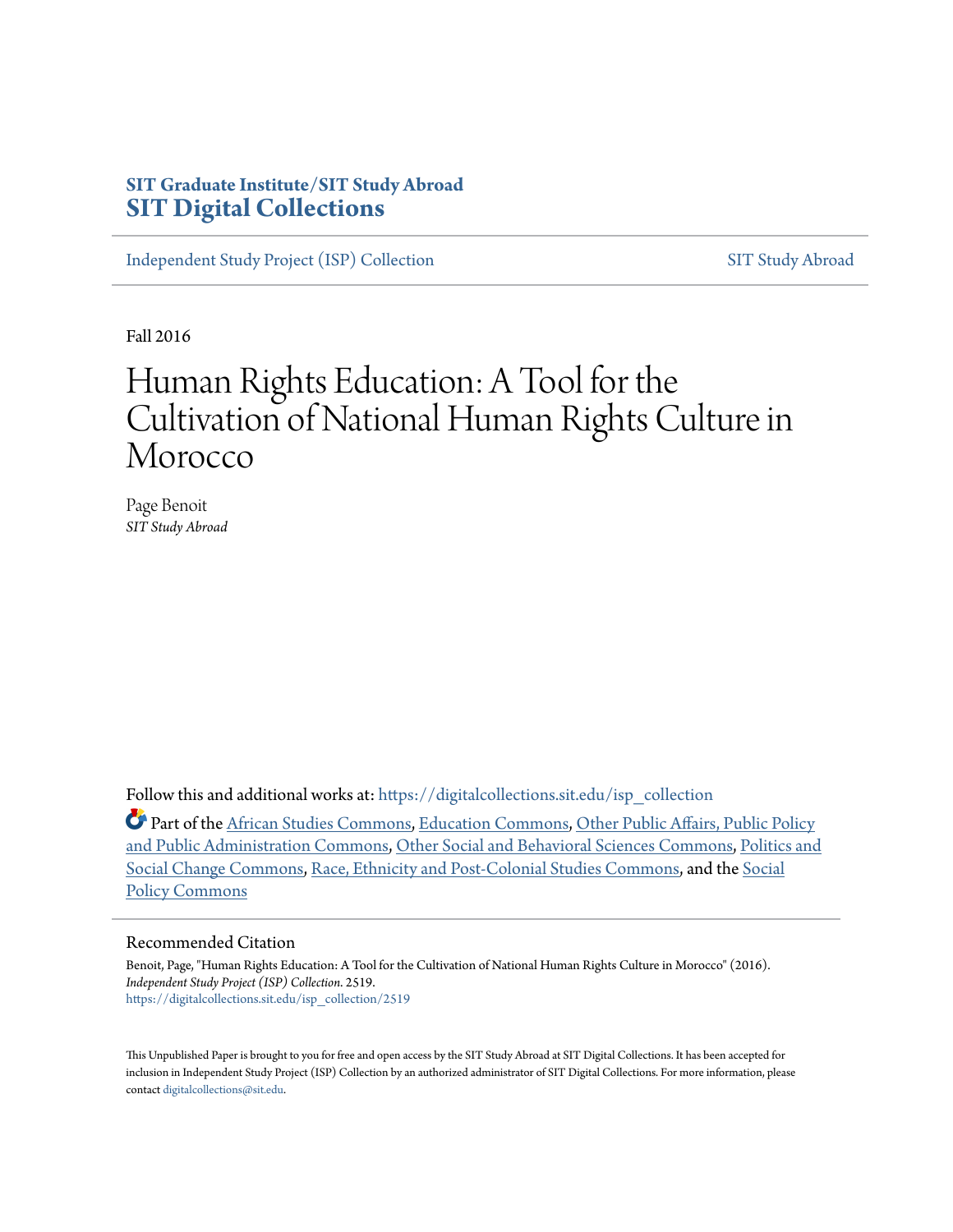## Human Rights Education:

## A Tool for the Cultivation of National Human Rights Culture in Morocco

*Benoit, Page Benghazi, Taieb Bard College Human Rights Africa, Morocco, Rabat* 

*Submitted in partial fulfillment of the requirement for MOR, SIT Abroad, Fall 2016*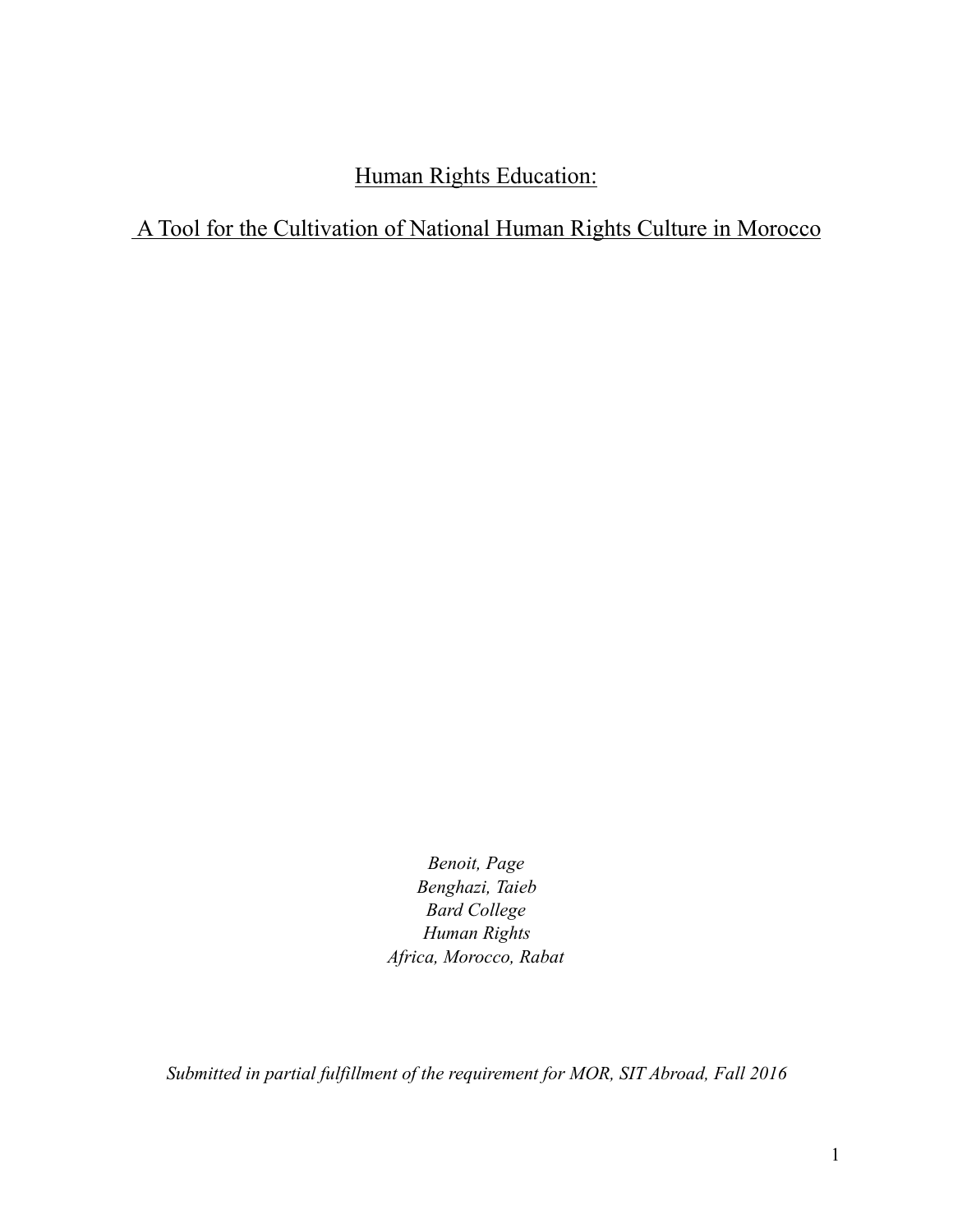#### **Abstract**

 Human rights have been taught in Morocco for twenty years. Since the process of Moroccan transitional justice, the aim of this human rights education has been to promote a national human rights culture. This research is a cross-comparison between how human rights education; for the purpose of creating a human rights aware society, is presented and enacted by the the Moroccan government and how it is presented and enacted by non-governmental bodies in a post transitional justice moment of history. The study was conducted through a qualitative data method. It includes interviews with the Inter-Ministerial Delegation of Human Rights and Amnesty International. There is also analysis of United Nations reports on the status of human rights education in Morocco. The paper evaluates the trainings, curriculums and facilitation of human rights education within the Moroccan school system. The study concludes by asserting that though the Moroccan government has taken steps to create a national human rights culture, this is an impossibility for both governmental and nongovernmental organizations until there is transparency and accountability in regard to the human rights abuses of the past.

#### **Key Words:**

*Education: General, Peace & Social Justice, Human Development*

#### **Acknowledgments**

 I would like to thank my academic director, Taieb Benghazi, for all of his help with my research and for his guidance during my time in Morocco. I would also like to thank my advisor Mohamed Melouk for giving me direction within my research. Thank you to Nawal Chaib the Program Assistant. Lastly, thank you to all my interviewees who were more gracious and informative then I could have ever hoped for.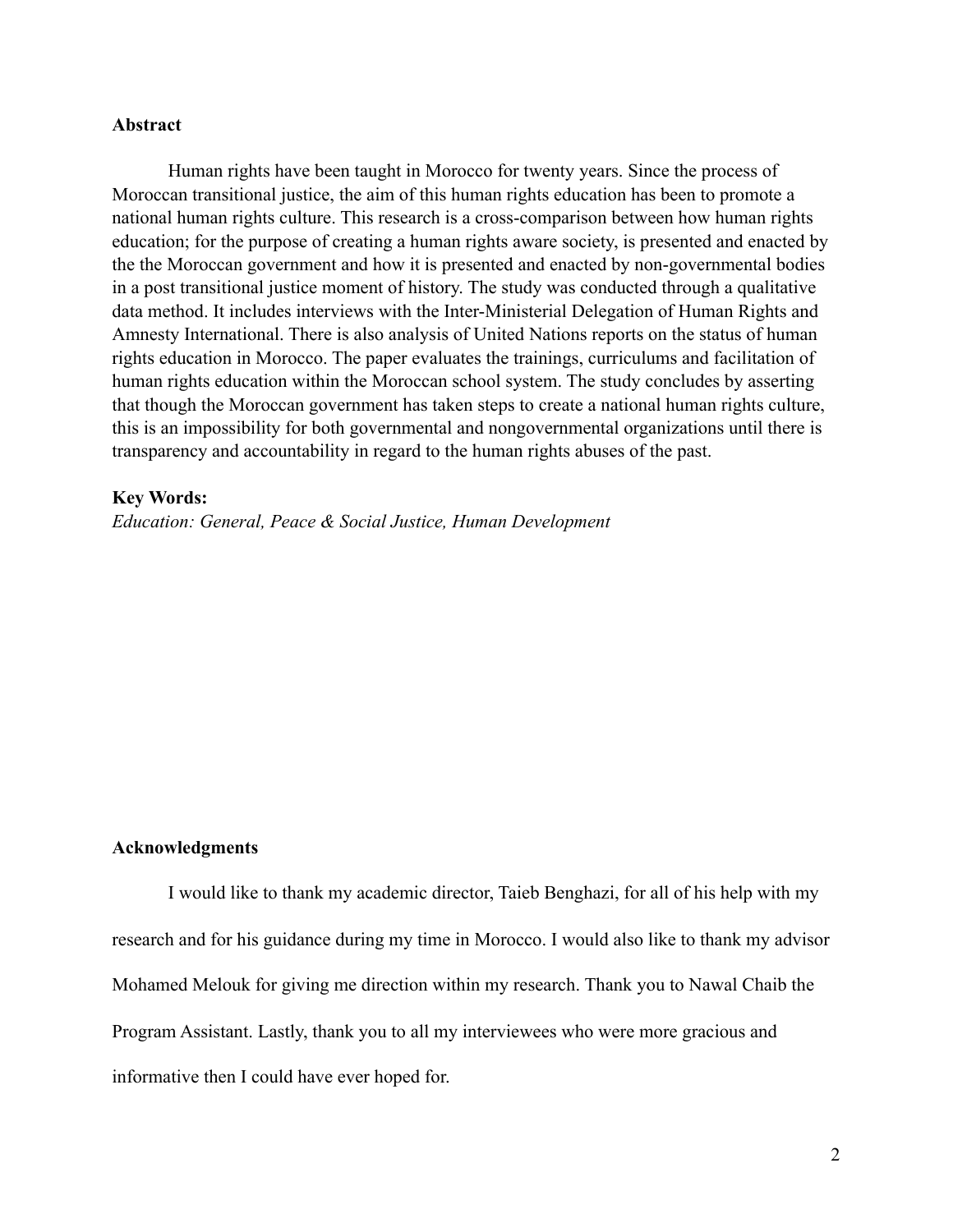## **Table of Contents**

| $\bullet$                                                                            |  |
|--------------------------------------------------------------------------------------|--|
| $\bullet$                                                                            |  |
| $\bullet$                                                                            |  |
| $\bullet$                                                                            |  |
| $\bullet$                                                                            |  |
|                                                                                      |  |
|                                                                                      |  |
|                                                                                      |  |
| $\bullet$                                                                            |  |
| $\bullet$                                                                            |  |
| Question Guide For Analysis of United Nations General Assembly Report35<br>$\bullet$ |  |
| $\bullet$                                                                            |  |
|                                                                                      |  |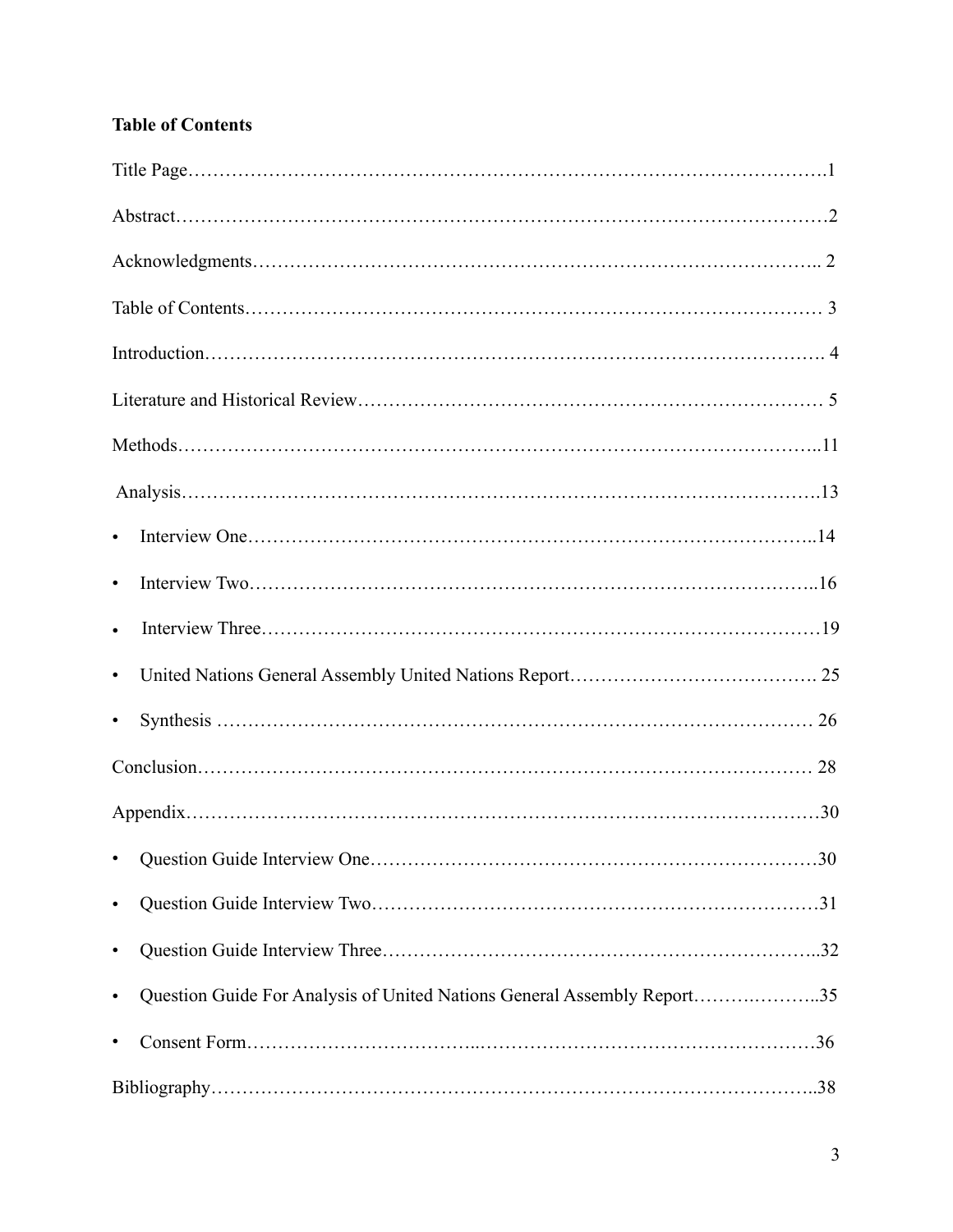#### **Introduction**

 Human rights education has been promoted in Morocco since the 1990's in an attempt to create a national human rights culture. After coming across this information, I was drawn to the history of twenty years of work towards a human rights inclusive society, in the hopes that I could acquire an understanding of how human rights culture had developed in the last two decades as the country went through radical changes itself. Upon finding out that there had been a process of transitional justice in 2004 and that one of the recommendations of the state was that they revamp human rights education. I knew I wanted to study human rights education within a post transitional justice society. How was human rights culture be achieved within a country that was still reconciling with a past rife with human rights abuses. This lead me to my subject of research; a cross-comparison between how human rights education - for the purpose of creating a human rights aware society - is presented and enacted by the the Moroccan government and how it is presented and enacted by non-governmental bodies in a post transitional justice moment of history.

 This paper goes through the history of human rights internationally as well as in Morocco. It touches on human rights education, human rights int as an innately western institution and the theory behind citizens being aware of their rights. It continues with the interviews I conducted with the Moroccan government and the interview conducted with the international nongovernmental organization Amnesty International. I then analyze the United Nations review of human rights education within Morocco. Lastly, I synthesize the information and apply it within the context of human rights culture in a post transitional justice country.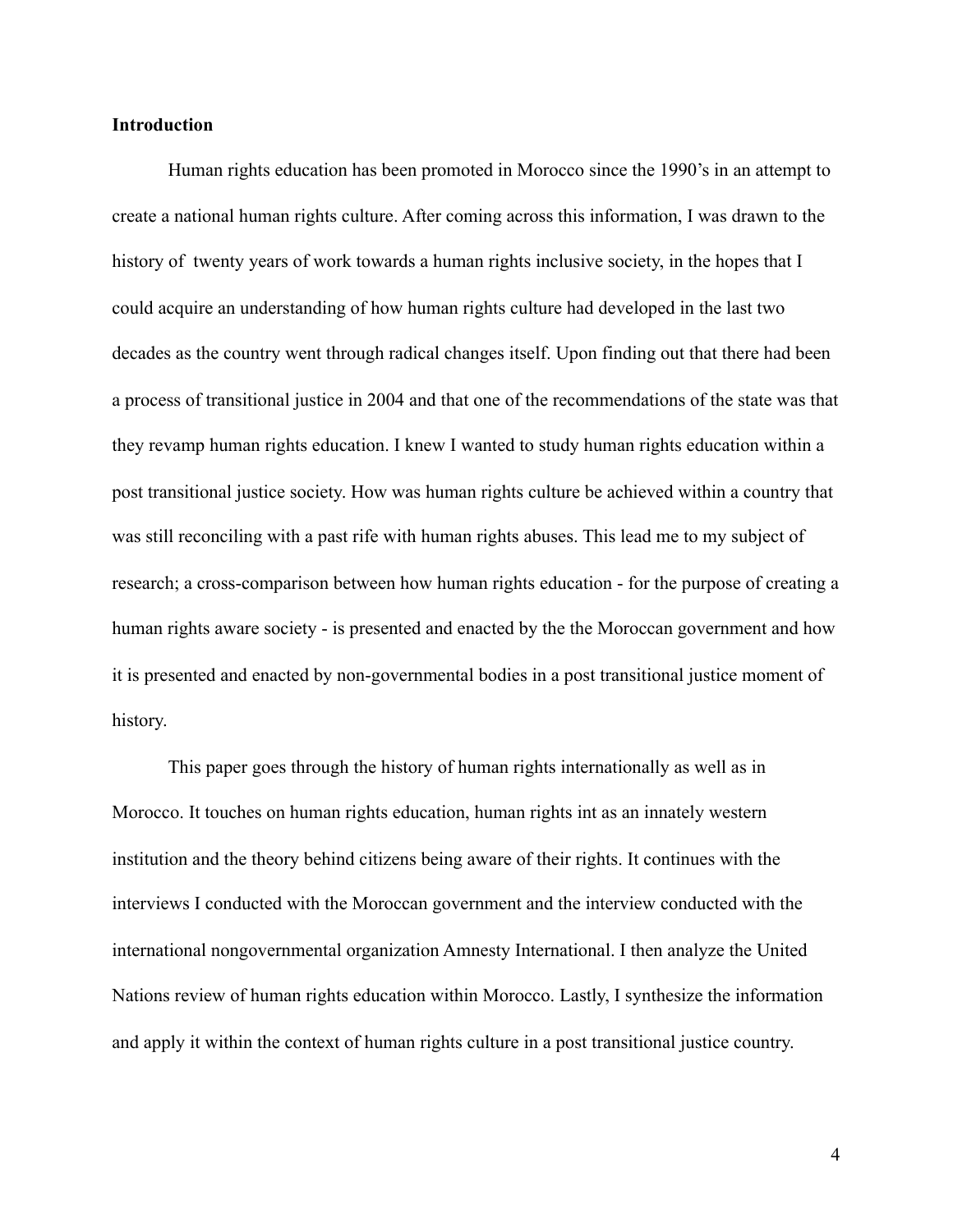#### **Literature and Historical Review**

 With the recognition of tragedy comes the responsibility to continue, to remember and move forward: more than anything, however, there is the responsibility to ensure that the past cannot be repeated. In Morocco's case, a long history of human rights abuses can be observed; from the colonial occupation, to the tensions between the Western Sahara today, there has always been room for reevaluation and tolerance. The Moroccan government has taken steps to improve the status of human rights within the country. One of the ways this has been done is by implementing the teaching of human rights within school systems. The historical context of this process as well as its implementation cannot be separated from the really of human rights in Morocco today.

 In 1956, Morocco gained independence from the French. This was after almost 45 years of colonial rule. The transition put King Hassan II in full control of the country. This era; 1956-1999, better known as the Years of Lead, ushered in a profusion of human rights abuses. These mainly being; the unlawful imprisonment of citizens, the disappearance of citizens and the violation of civil liberties. The main targets of these oppressive behaviors were those who spoke out against the monarchy and political dissidents. The abuses did not go unrecognized within the country or on the international stage. In the later years of King Hassan II's reign, it became clear that if the monarchy was going to survive there needed to be a change to the current state of human rights within the country. In 1990, The National Human Rights Council was created. This came hand in hand with a scathing World Bank report on human rights in Morocco. It was published without the support of the state in one of the country's major newspapers. In 1996, there was a commission to integrate the Departments of Education and the Departments of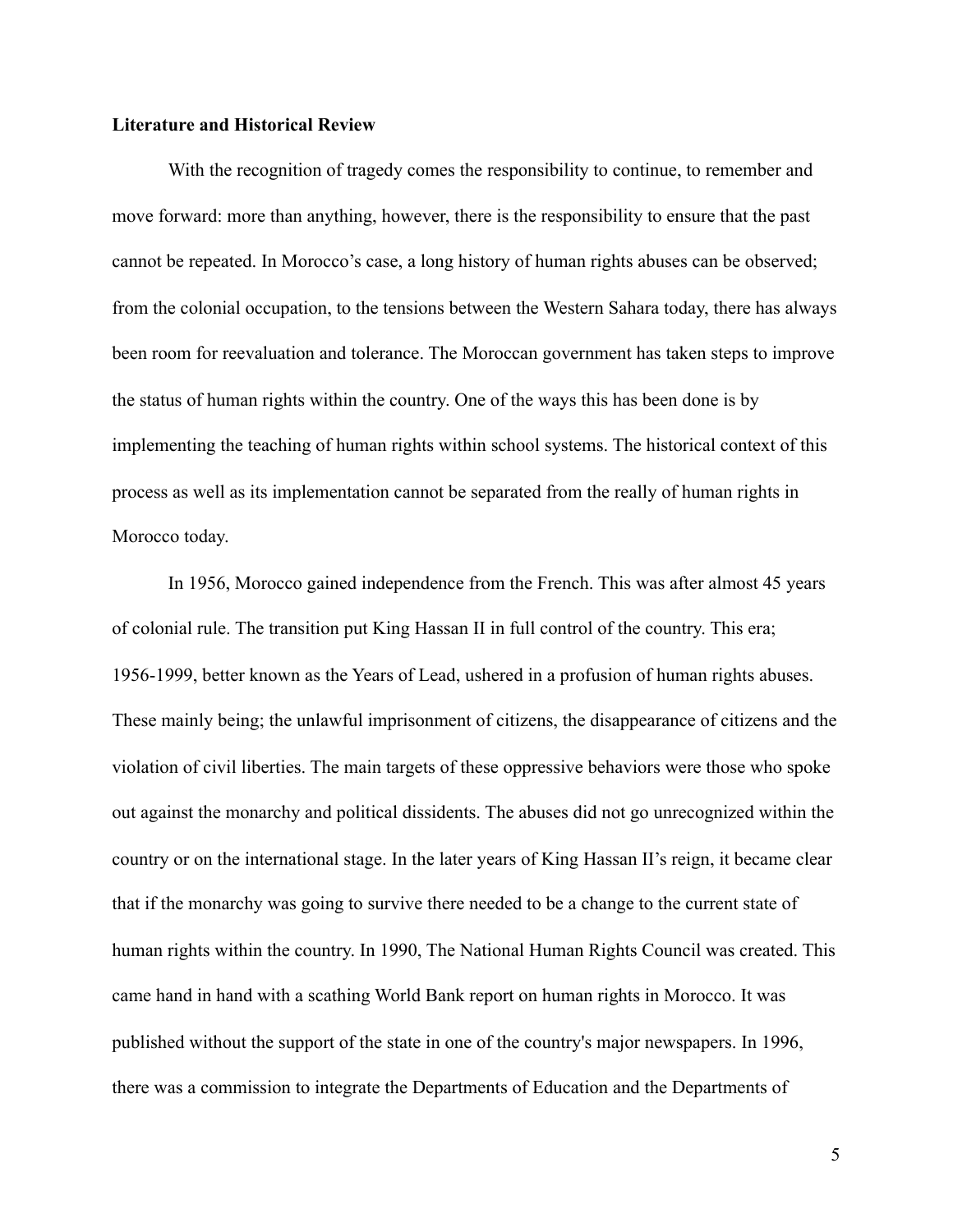Human Rights. With Hassan II's health failing his son, Mohammed VI new he had to distance himself from his father. One of the ways he did this, after he became king in 1999, was by creating the Commission of Equity and Reconciliation. The Commission was designed to lead the country threw a process of transitional justice. (Moudden, 2016)

 Transitional justice is a form of recognition of in country trauma and abuse. The practice became popularized in the 1970's with cases such as Argentina and South Africa. Typically, transitional justice is the peaceful transition from authoritarian governments to democracies. It usually manifests in three ways: Truth Commissions, Documentation of Violence and Reparations. Out of the 40 countries who have participated in transitional justice the case of Morocco had one key difference; there was no transition of power. Morocco was symbolically going through the process of transitional justice with no shift in government. King Mohammed VI remained in power. (Moudden, 2016)

 The details of transitional justice in Morocco were just as controversial as their end goal. The country took part in all three typical aspects of transitional justice, but with some stipulations. The documentation of abuses was left to the 17 members of the commission. They reviewed more than 17,000 cases. The commission also participated in public hearings that were televised all over the country. In these hearings, victims of the Years of Lead came forward and told their personal experiences. The main critique of this process was that though victims were aloud to retell what happened to them; they were not allowed to name names. There were no prosecutions as a result of the Moroccan public truth commissions. The philosophy behind this choice was that there is healing in speaking. Also that since it was the Moroccan state itself, as an independent entity, that committed the crimes there were no individuals who could be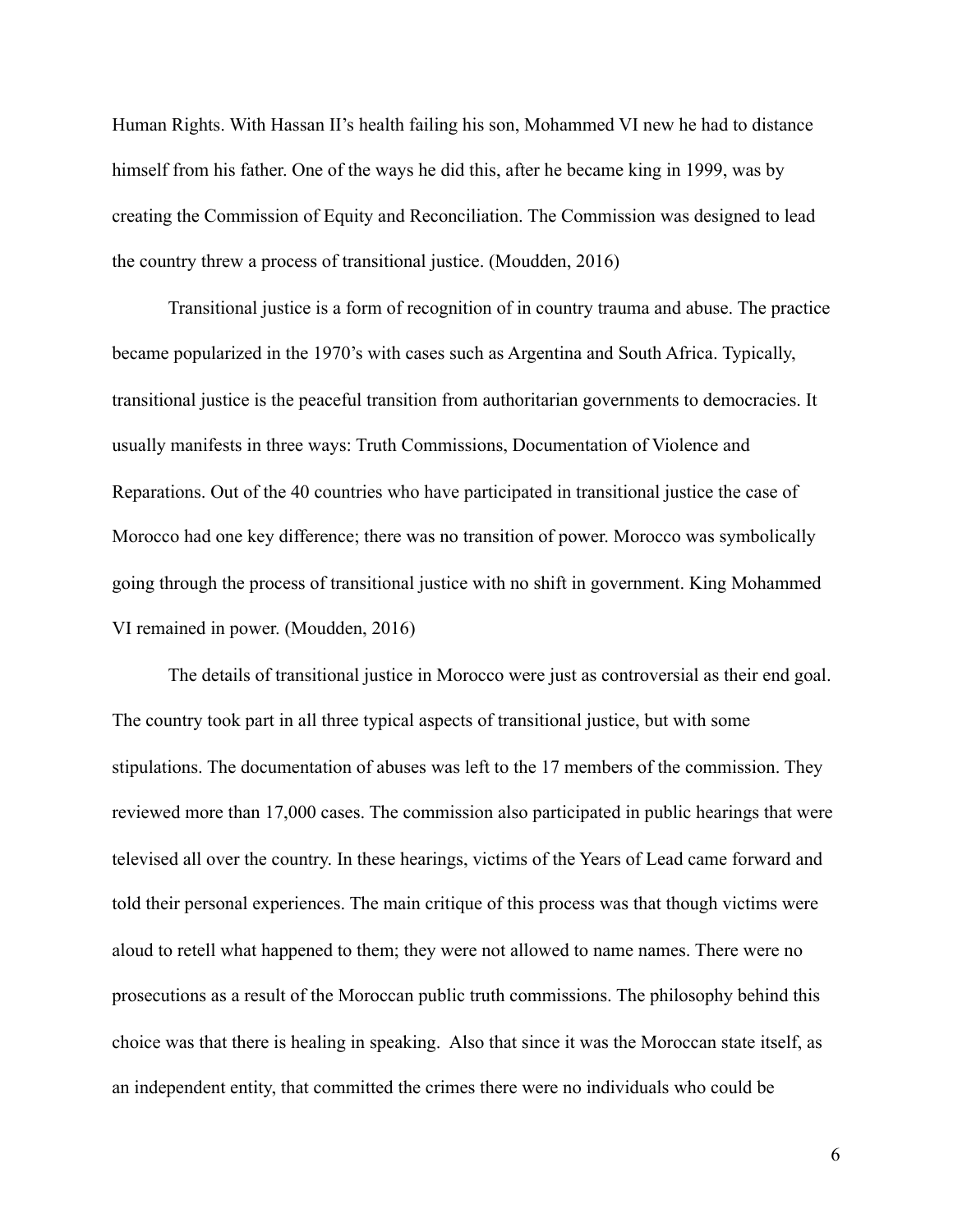punished. Another aspect of the Commission was to come up with a comprehensive strategy for monetary compensation for the victims. This was a difficult task because how does one put a monetary value of human life, the experience of trauma or the experience of rape? In the end, the Moroccan government payed more than \$200 million to about 90% of the victims of the Years of Lead. This choice to put so much money into compensation has been seen as an attempt to make up for the lack of prosecutions. The final act of the Equity and Reconciliation Commission was to write up a final report and present it to King Mohammed VI. It summarized the findings and recommendations of the Commission and presented a plan of how Morocco should move forward as a country. (Moudden, 2016)

 The main conclusions of the report were that the country needed to separate power and government. This would happen through the implementation of democracy, checks and balances, reform to the police system, the judiciary system and renewed focus on traditional arts and culture. The recognition of the validity of minority groups was seen as fundamental to the continual development of the country. Lastly, the commission issued that human rights should be taught in schools "so as to consolidate the values of democracy and human rights in society and avoid repetition of the violations of the past (Kingdom of Morocco Equity and Reconciliation Commission 2005, pg. 68). "…with the aim of producing a generation who is conscious of and believe in the values of citizenship, tolerance, pluralism and the right to differ, and providing an environment that facilitates the establishment of relationships on the basis of respect for human dignity, and activating the mind, thinking and creating" (Kingdom of Morocco Equity and Reconciliation Commission 2005, pg. 68)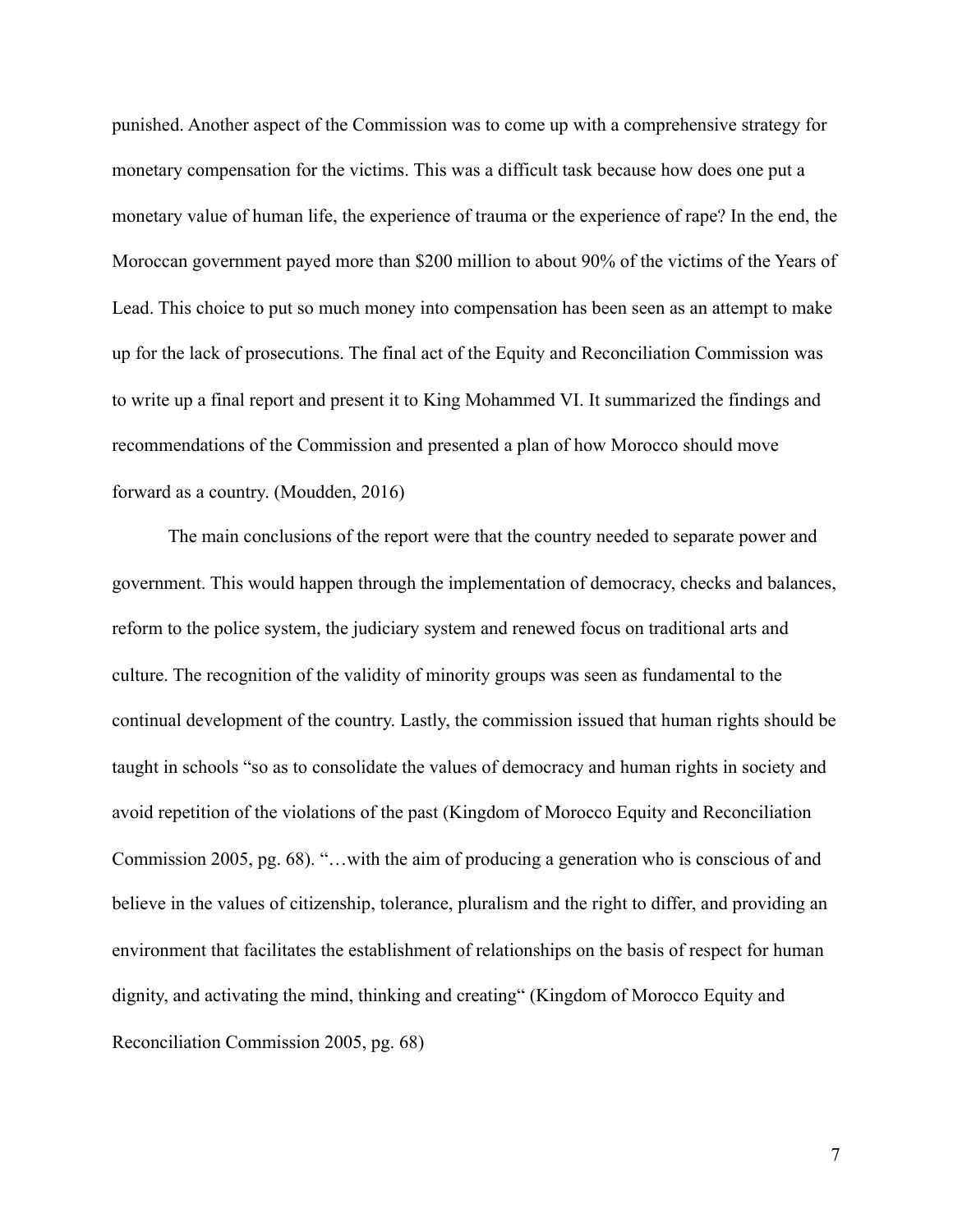Teaching human rights in an attempt to cultivate a society that emulates human rights formally finds its roots in international law. In 1994, the United Nations put renewed focus on article 26 of the Universal Declaration of Human Rights. Article 26 states:

 " Education shall be directed to the full development of the human personality and to the strengthening of respect for human rights and fundamental freedoms. It shall promote understanding, tolerance and friendship among all nations, racial or religious groups, and shall further the activities of the United Nations for the maintenance of peace. (The United Nations, 1948, art. 26)"

 This focus took the form of starting the United Nations Decade for Human Rights Education. It was a series of plans, guidelines and initiatives that were enacted throughout the world with the intent of teaching human rights. Overall, the project was a blueprint, created by the General Assembly, that could be applied in almost any nation that showed interest in human rights. The basic tenants of the United Nations plan would provide:

 "(a) A definition of human rights education in the school system based on internationally agreed principles; (b) A user-friendly guide to developing and/or improving human rights education in the school system, by proposing concrete actions for implementation at the national level; (c) A flexible guide which can be adapted to different contexts and situations and to different types of education systems." (World Program for Human Rights Education, 2005).

 Human Rights as a concept is vague. It allows for multiple interpretations. This means that the details of the United Nations plan were incredibly important. It was vital that education happen in an all inclusive human rights environment; that the administration, the teachers and the pupils had to always uphold human rights values. There could be no room in a human rights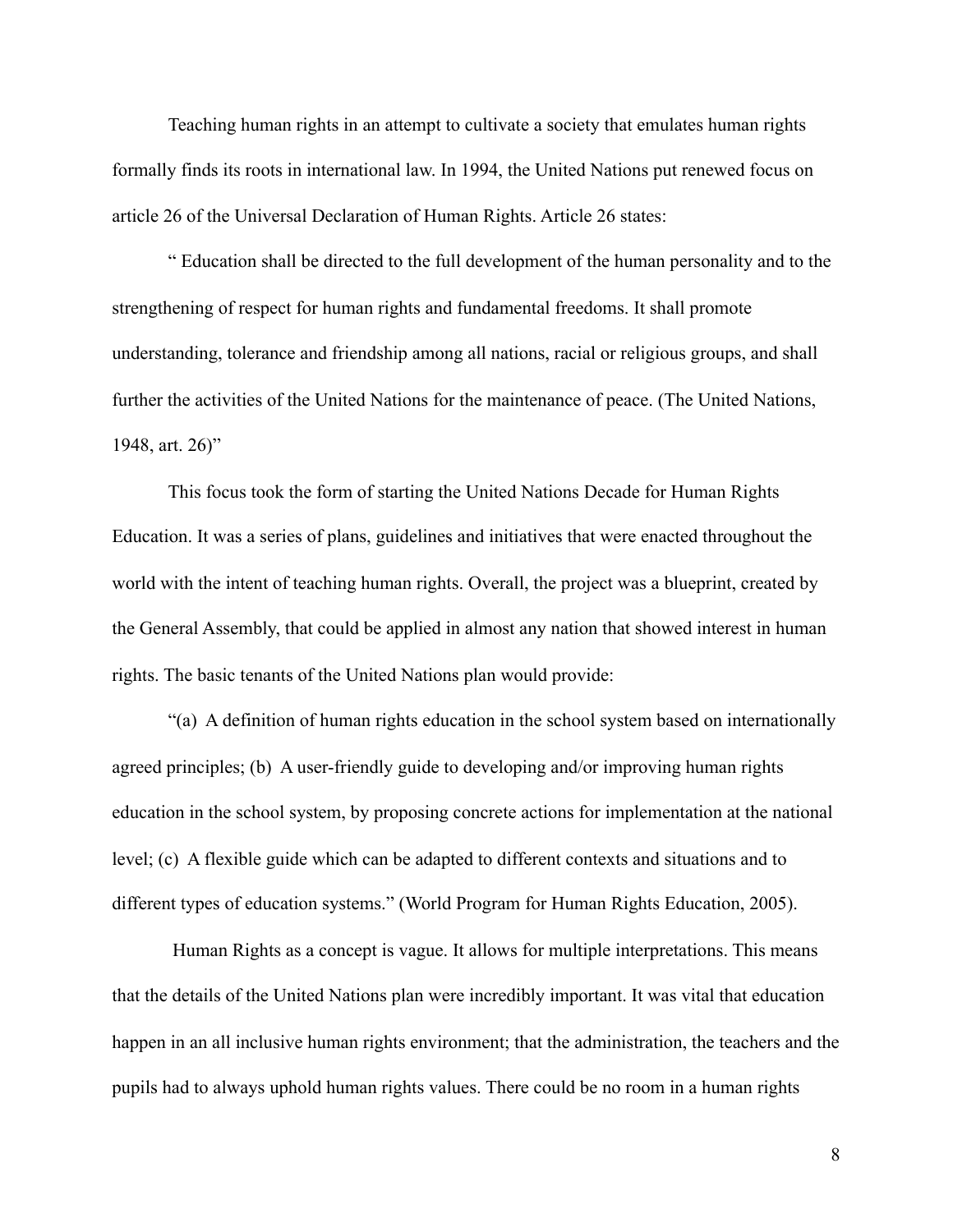aware school for authoritarian systems, non inclusive curriculums and environments. However, there also needed to be room for adjustment; in the case of cultural contexts. The United Nations premised that for human rights teaching to be effective there had to be applicability for students. Human Rights could not be taught in the void of international law.

"Human rights education encompasses: (a) Knowledge and skills—learning about human rights and mechanisms for their protection, as well as acquiring skills to apply them in daily life; (b) Values, attitudes and behavior—developing values and reinforcing attitudes and behavior which uphold human rights; (c) Action taking —action to defend and promote human rights.(World Program for Human Rights Education, 2005)

In other words there needed to be historical and cultural contexts involved in the design of human rights aware curriculums.

 Morocco is one of the countries who participated in the Decade of Human Rights Education. However, they did so in their own way. The Plan of Action World Program for Human Rights Education suggested that human rights be taught by way of an international guideline. Morocco created its own curriculums. Since the mid-90's, Morocco has incorporated citizenship training into all aspects of school. Citizenship courses begin in the 11th grade. Sixty minutes a week are dedicated to the class. As stated in A Review of Citizenship Training in Arab Nations, "The majority of the nations studied use the term "national" in their civics courses to emphasize the concepts of patriotism and loyalty to the political regime. (Faour 2013, pg. 8)" "They also do not address the authoritarian nature of political regimes and the prevalence of serious deviations from democracy, such as sectarianism, corruption, and the absence of transparency and public accountability. (Faour 2013, pg.10)" When it comes to human rights,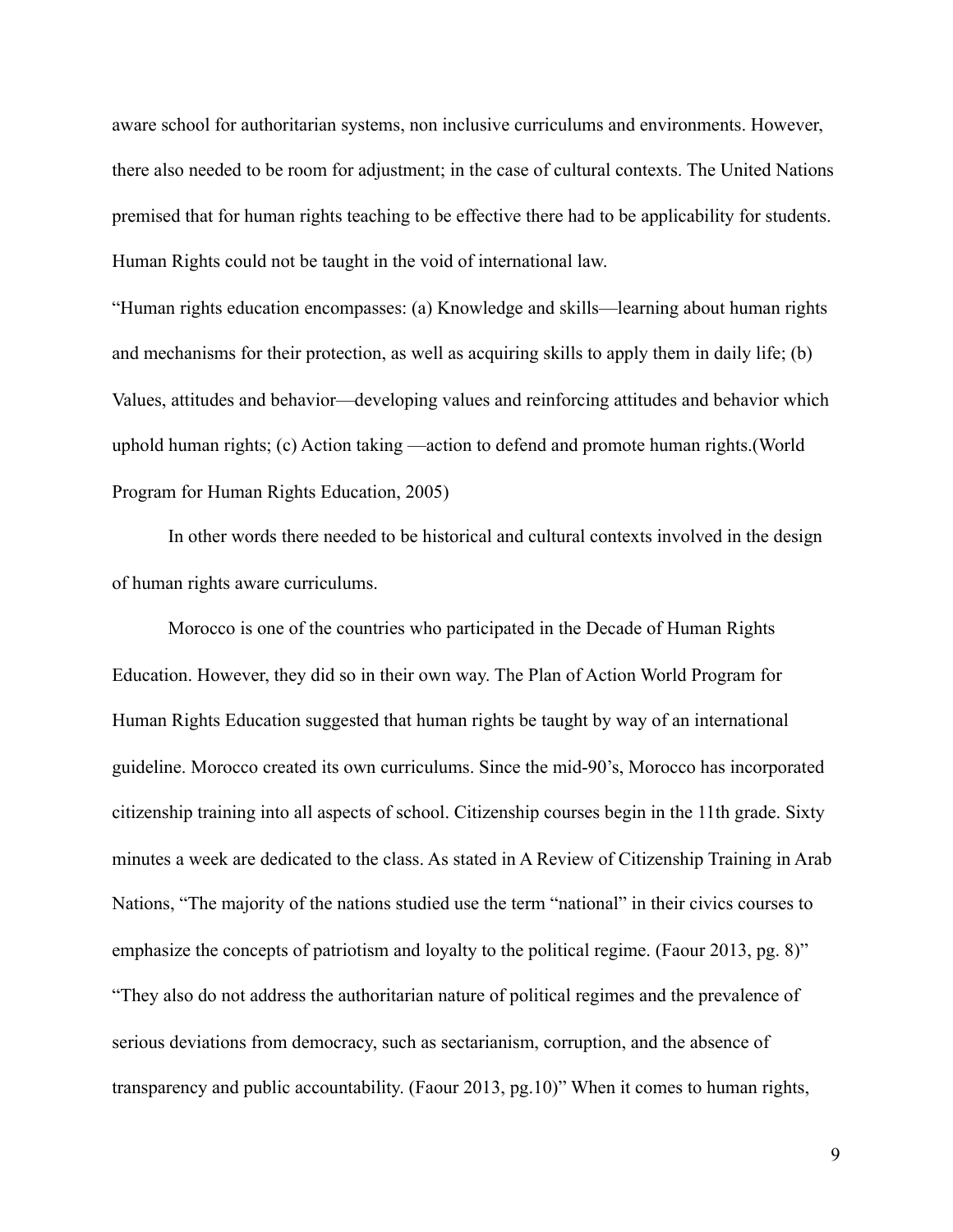Morocco teaches just the Universal Declaration of Human Rights. It does not go into the history of human rights within the country. When the Declaration is taught it is always contextualized and mixed in with Arabic Language and Islamic studies. (Faour 2013, pg.13) This can be problematic because of the innate contradictions within the Universal Declaration and Religious Studies. This becomes more complicated because of the Moroccan King's role as Commander of the Faithful. "As Defender of the Faith, he (the king) shall ensure respect for the constitution. He shall be the protector of the rights and liberties of citizens, social groups and organizations" (Faour 2013, pg.20).

 The global history of human rights has to be factored into the overall Moroccan human rights experience. The Universal Declaration of Human Rights was created in 1948 post World War II. The Allied forces wanted to create a set of international guidelines that upheld the value of human life and dignity. The Declaration was reactionary to the horrors witnessed in Nazi Germany. It is important to take into account that colonialism was still a major force in 1948. Many countries did not have autonomy. Almost all of Africa and the Middle East were not given a voice in the Declaration. Morocco was one of these countries. It was controlled by France until 1956. Despite not being able to give input into the original document, Morocco has embraced human rights. However, there has been a critique of the Universal Declaration, saying that because of its roots in a colonial world - especially since it's main tenants are based off of philosophical ideas from the American and French revolutions - it (the Declaration) is blind to the cultural realities of some of countries. For instance, Morocco is an Islamic country. 99% of its citizens practice the religion. This tied in with Moroccan, Arab and Imazighen culture create an environment where the collective is valued more than the individual. The community is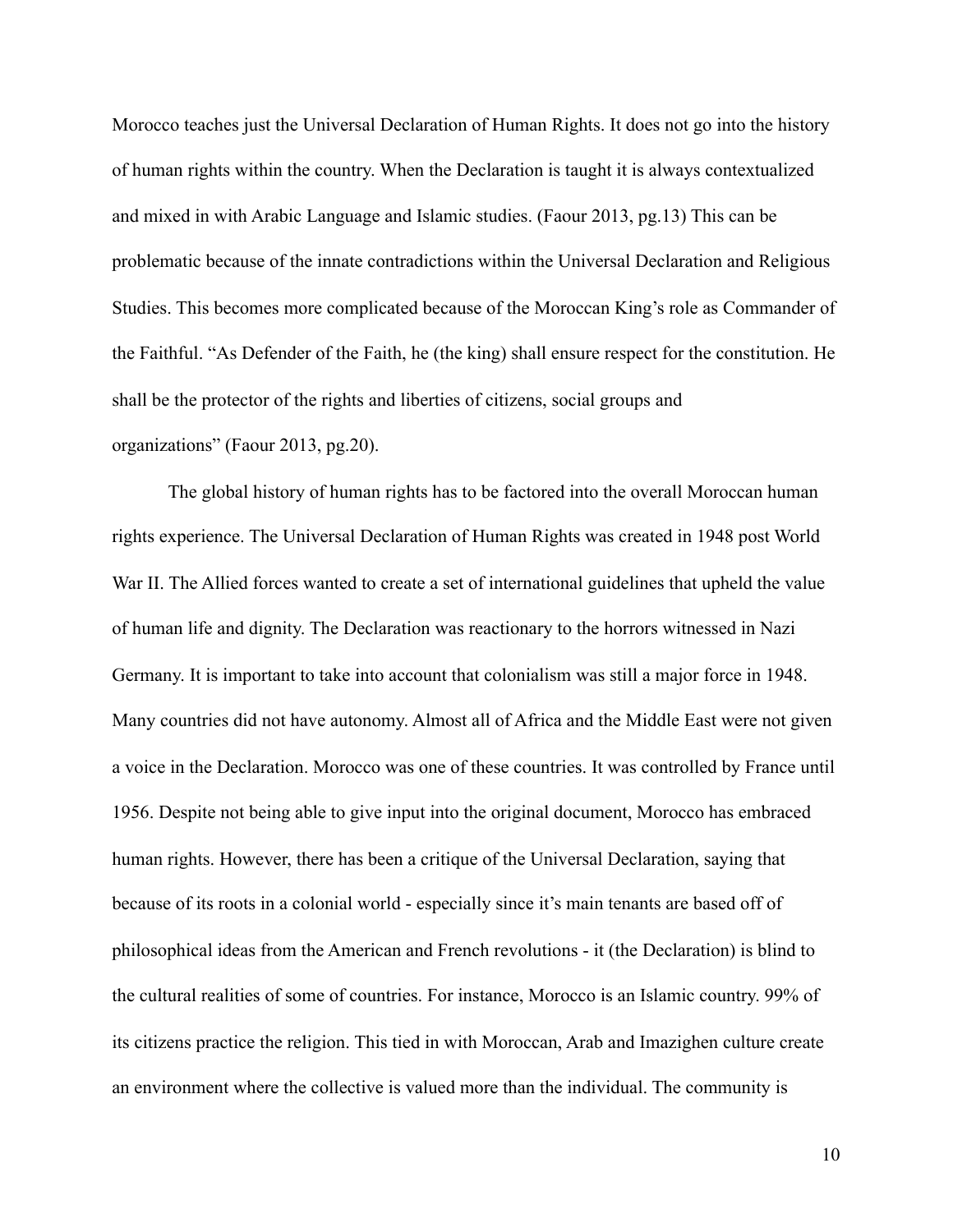paramount. This is in direct contradiction to the Universal Declaration of Human Rights tenets of individualism. (Mcguinness, 201l)

#### **Methods**

 Going into this research, I understood that I was going to have serious limitations. For one, I am an American student who has not been fully immersed in Moroccan culture. Three months is in no way a sufficient amount of time to understand the complexity of a country and a culture that is thousands of years old. My lived experience was going to be inseparable from my research. It was going to affect it. I had to take into account all personal and environmental variables that would affect the final product of my paper. The three weeks given for research was going to shape my project more than anything else. I had to come up with a methodology that would be succinct and effective with in that time period. It would have to be a methodology of qualitative research.

 Human rights education is a broad subject. As I did more research I only found this to be more true. Originally, my intent had been to approach the subject through the lens of formal education in public schools within Morocco. After conducting an extensive literature review on; the history of international human rights, human rights in Morocco, both international and national human rights education systems and citizenship training. I came to the conclusion that I needed to narrow my topic. I decided to to research how the Moroccan government presents human rights education, in contrast to the reality of other institutions working within the field; all in a post transitional justice society. Going in, I postulated that there would be discrepancies between the realities of modern Morocco and the image put forward by the government. My main assumptions were that the information presented to me would be progressive in writing but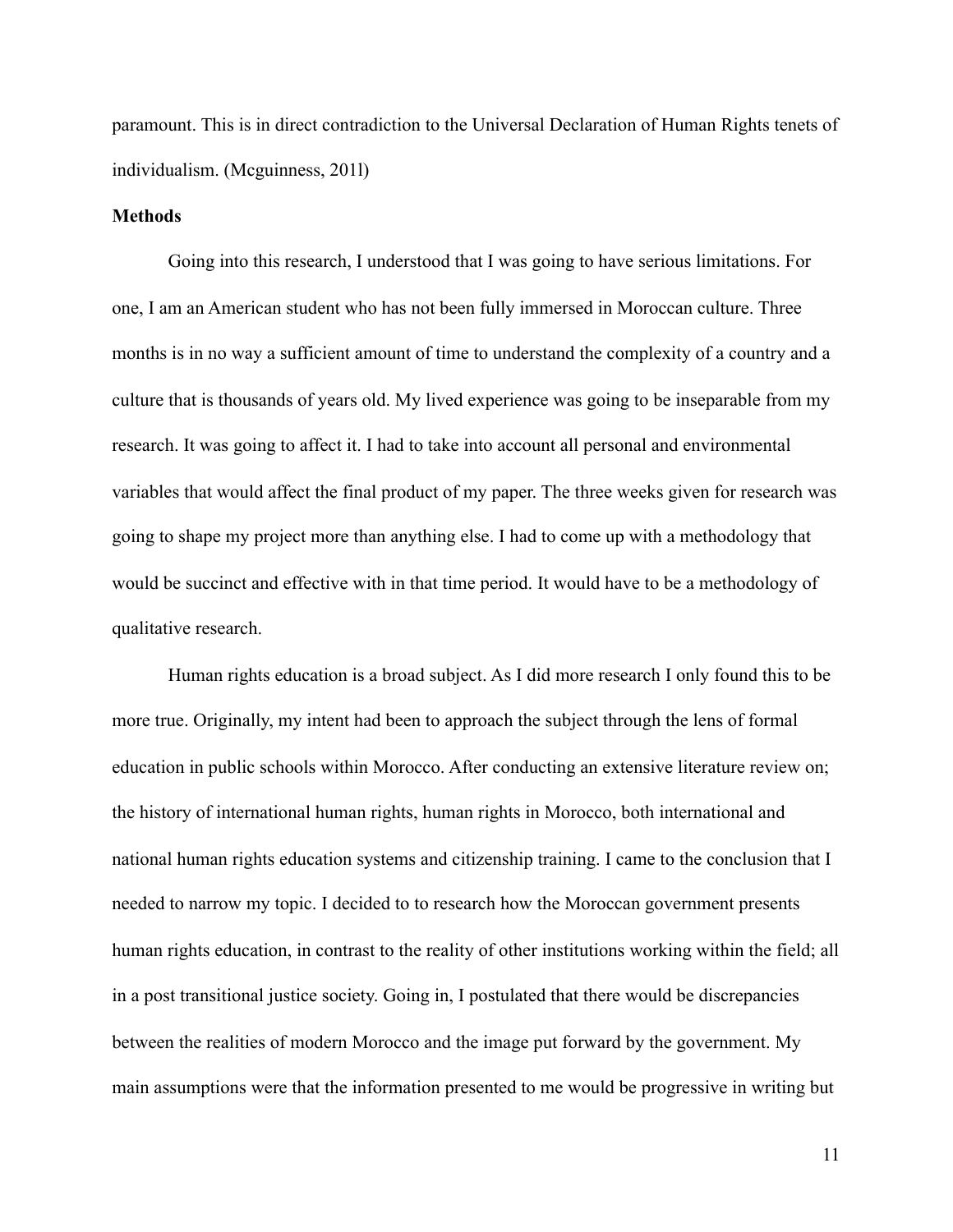not in practice; that the progressions would only be in certain fields. I expected topics such as LGBTQ rights, race and some aspects of gender to only be promoted in culturally relative terms, rather than on the level of UN conventions. I also thought that any actors or institutions that worked closely with the Moroccan government would be hesitant to criticize it. In the past three months spent in Morocco, I have found that when asked questions concerning rights violations within the country, citizens tend to assert that everything is fine, everything is legal and everything is equal. This seems to be a cultural byproduct of the repressive years of the past.

 The next step was to start my qualitative data collection. I conducted three interviews. Two were within the Inter-ministerial Delegation for Human Rights and one was with Amnesty International. All interviews were in English. This put serious strain on the abilities of my interviewees to understand my questions and express themselves in the ways that they wanted to. I speak limited French. It was not enough to conduct an interview, but sometimes, it was used as a clarification tool. If I knew the French equivalent of a word or phrase, I would try to double check the meaning that an interviewee was asserting. French itself is a colonial language so even this attempt at clarification was weighted. All three interviews were initiated through the interdiction of a mutual contact; either a professor or through a previous interviewee. Email, phone and text were used to schedule the details of the interviews. All three meetings took place in the interviewee's respected offices. All interviewees were presented with a consent form that reviewedtheir rights as interviewees.<sup>[1](#page-12-0)</sup> In the interviews I asked a number of premeditated questions and gave time for the interviewees to ask their own questions, as well as elaborate on any subjects that they thought I should know about. The final step of my research was to gather,

<span id="page-12-1"></span><span id="page-12-0"></span> $<sup>1</sup>$  $<sup>1</sup>$  $<sup>1</sup>$  Consent form in the appendix.</sup>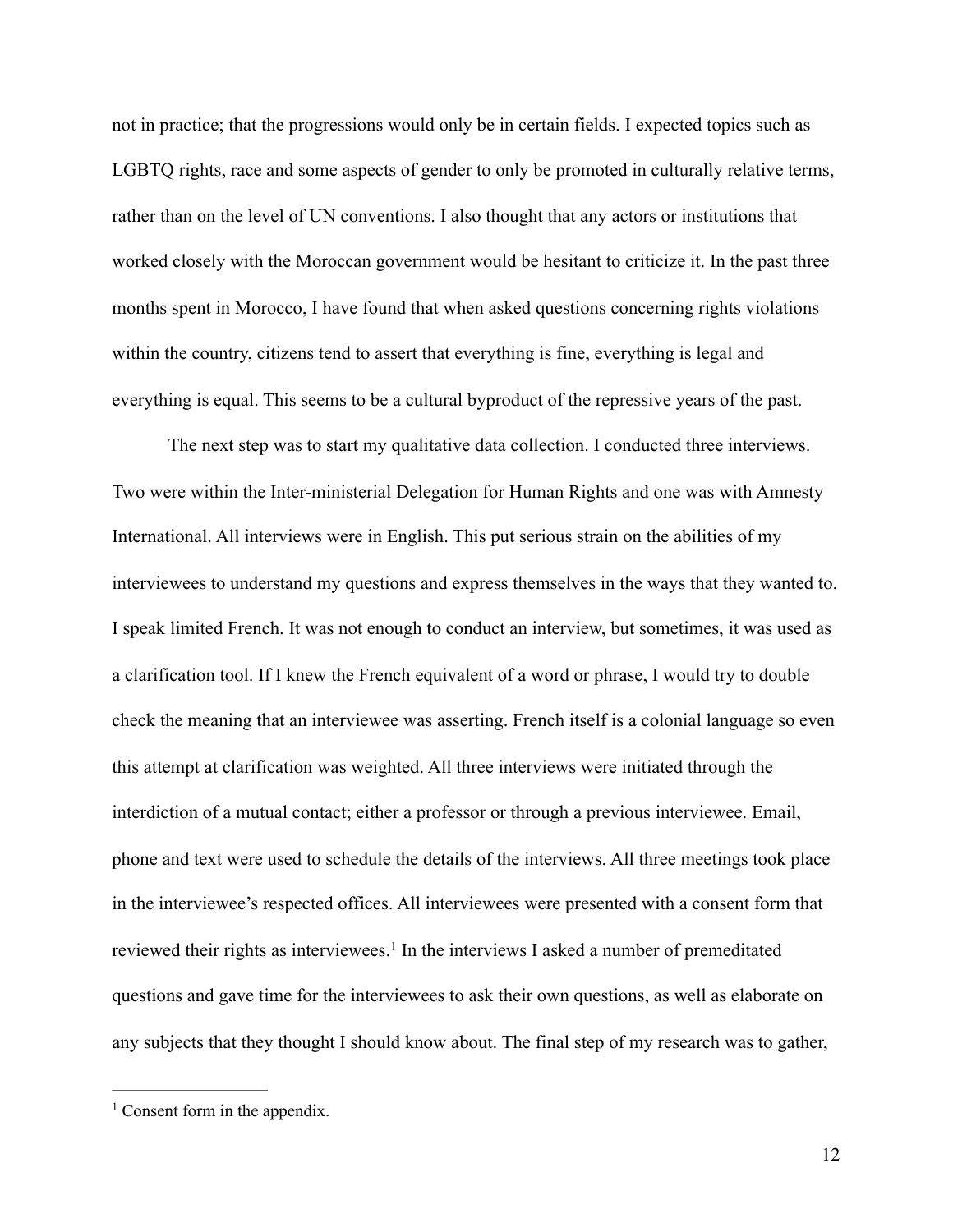read and analyze international and internal reports about human rights and human rights education within Morocco.

 Other factors beside my nationality, the short time frame and the language barrier that have affected my research are my small data pool and my personal bias towards the effectiveness of human rights. In an ideal world, I would have liked to interview not just institutions who work with human rights education but also those who experience it. My paper would have been stronger if it had included the lived experiences of teachers and students. However, due to my lack of language skills and the difficulties of interviewing minors, I was not able to make this happen. My research would also have been stronger if it had included people working other departments of the Moroccan government. This is especially true in the cases of CCDH and the Ministry of Education. Attempts at contact were made but none were fruitful. In regard to the final bias mentioned, it needs to acknowledge that I have spent the past three years immersed in a liberal academic human rights environment. Studying human rights at university has ingrained certain opinions about the implementation of human rights. These no doubt affected the questions I asked and my analysis of the answers.

#### **Analysis**

 The two interviews that I conducted for my research within the Moroccan government encompassed the general state of human rights and the specificities of the promotion of human rights education within Morocco. I thought it was important to understand how human rights culture was being taught, to not just in civil society, but also it's implementation in all sectors of Morocco. Both interviews were conducted at the Inter-ministerial Delegation for Human Rights offices in Rabat. The DIDH "…is a governmental authority attached to the chief of the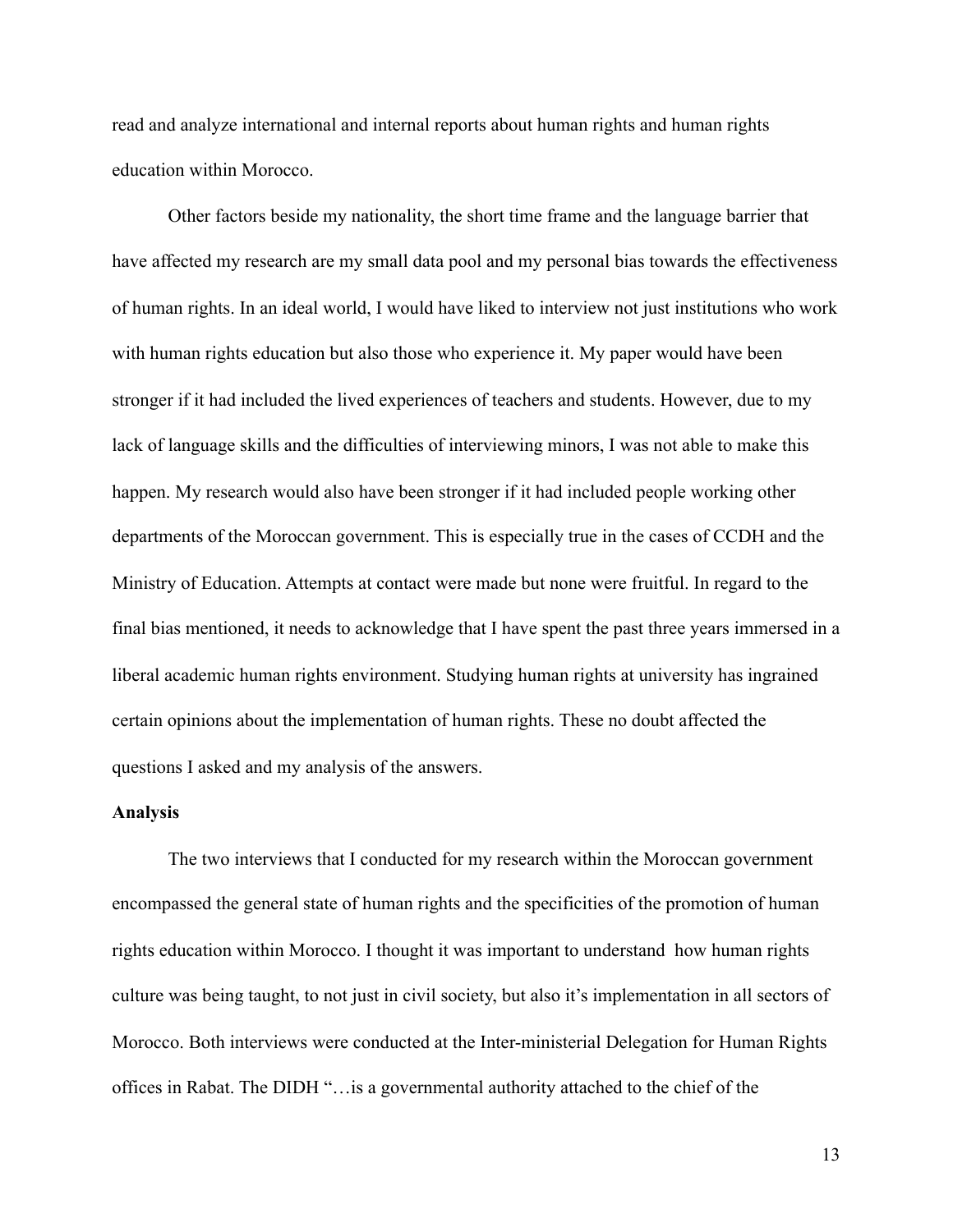Government, charged with working out and implementing the government policy related to the defense, respect, protection and promotion of human rights in coordination with the government departments and collaborating organizations. (Souag, 2016)" In other words, DIDH is in charge of making sure that the international human rights standards and those of the county are upheld. It is also important to state that this department is tasked with maintaining the public image of Moroccan human rights. It was created in the wake of the 2011 Arab Spring, when the new constitution was enacted. Up until 2011, many human rights were written but not enforced. The Arab Spring brought renewed attention to the government's apathy. DIDH was the government's solution for the lack of an accountability system.

#### **Interview One**

 My first interview was with the Secretary General of DIDH, Abderrazak Rouwane. Secretary General Rouwame has worked at the Inter-delegation of Human Rights since its inception. Our interview was on the general work done by the delegation. It covered the strategic objective of the delegation from 2012-2016. The first role of the DIDH is to monitor other government bodies. This is not just in regard to human rights, but all aspects of governance such as reduction of energy and the implementation of public policy. The second role of DIDH is to develop partnerships with civil society; especially NGOs. DIDH gives money to NGOs to work on human rights projects in Morocco. Just this year, money was given to 15 NGO's participating in the United Nations conference on climate change, COP 22. The Secretary General stated that NGOs were integral to human rights development within Morocco. He said this is especially the case in regard to human rights education. DIDH also interacts with international organizations that promote Moroccan values and goals.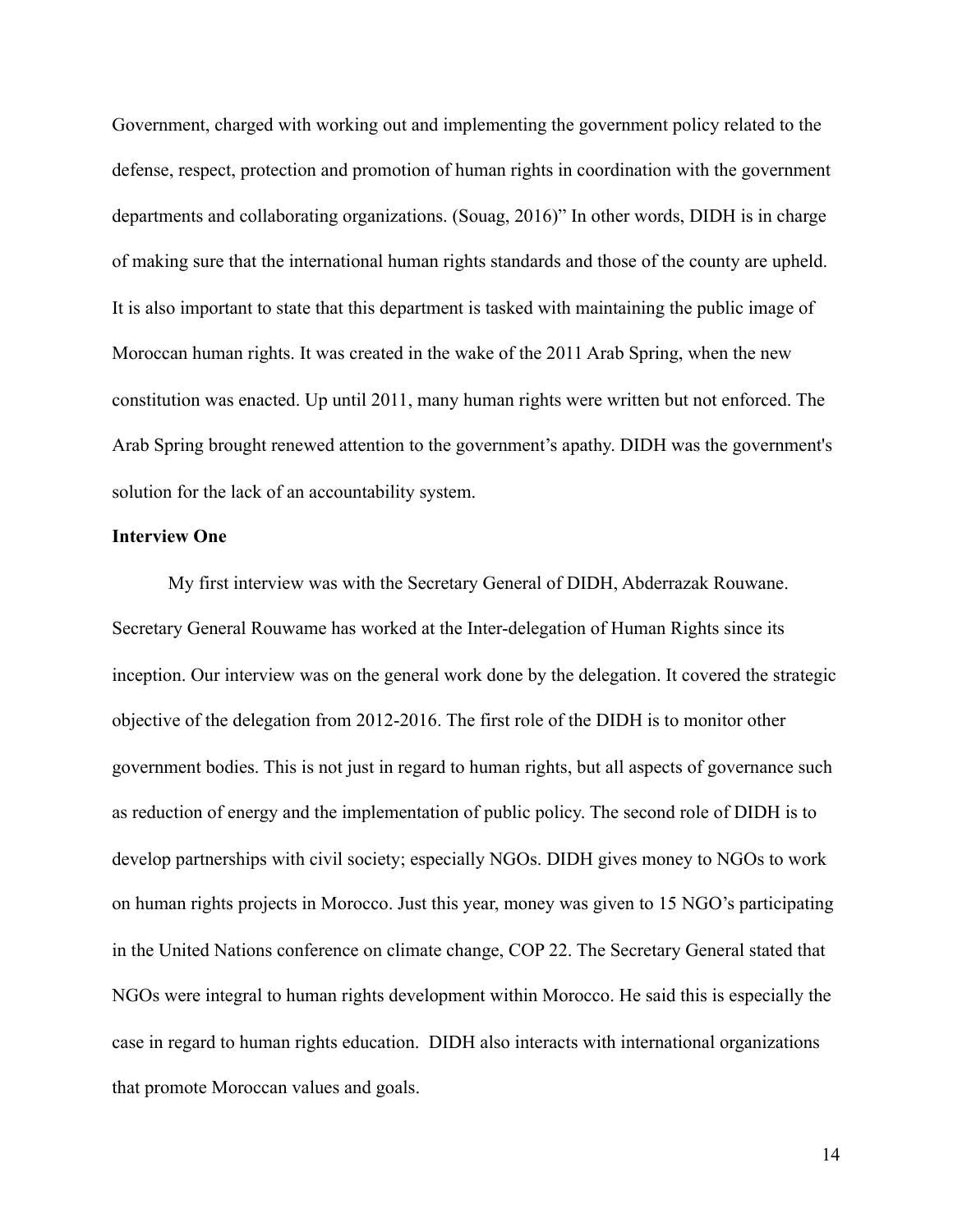In 2016, DIDH had three strategic objectives; 1. Supporting the promotion of protection of human rights, 2. Enhancing dialogue and partnerships with Moroccan stakeholders, and 3. Reenforcing interaction with international actors. Since my research is specifically in regard to human rights we focused on that strategic objective. DIDH's work with human rights is on the promotion of the Citizen Platform for the Promotion of the Culture of Human Rights. The Citizen Platform is fundamental to the cultivation of human rights culture in Morocco. It works with educators and professionals to raise awareness about human rights. To truly reach a human rights culture there has to be integration of human rights into all aspects of society. How DIDH does this, is they facilitate classes and seminars on human rights for civil society and governmental factions. DIDH also consults with Ministries within the government on policy and actions that are human rights compatible. Currently, the DIDH is working with media because it has the most impact within the country. The media can resolve problems and tensions more effectively than any other institution. The media as a tool was vital when human rights work was just beginning. This was because there were those within the country who opposed human rights. The opposition did not understand human rights compatibility with Islamic culture. With a good comprehension it is clear the the values are the same. Media helped disseminate this message.

 When asked about the most important human rights advances in Morocco, the Secretary General talked about the original human rights advancement. After the fall of the Berlin Wall, late King Hassan II saw that the world was opening up to human rights and it was time for a change in Morocco. This realization sparked a national debate that lead to the creation of CCDH in 1990 (now known as the CNDH) and later changes to the Mudawana code in 2004, lead to the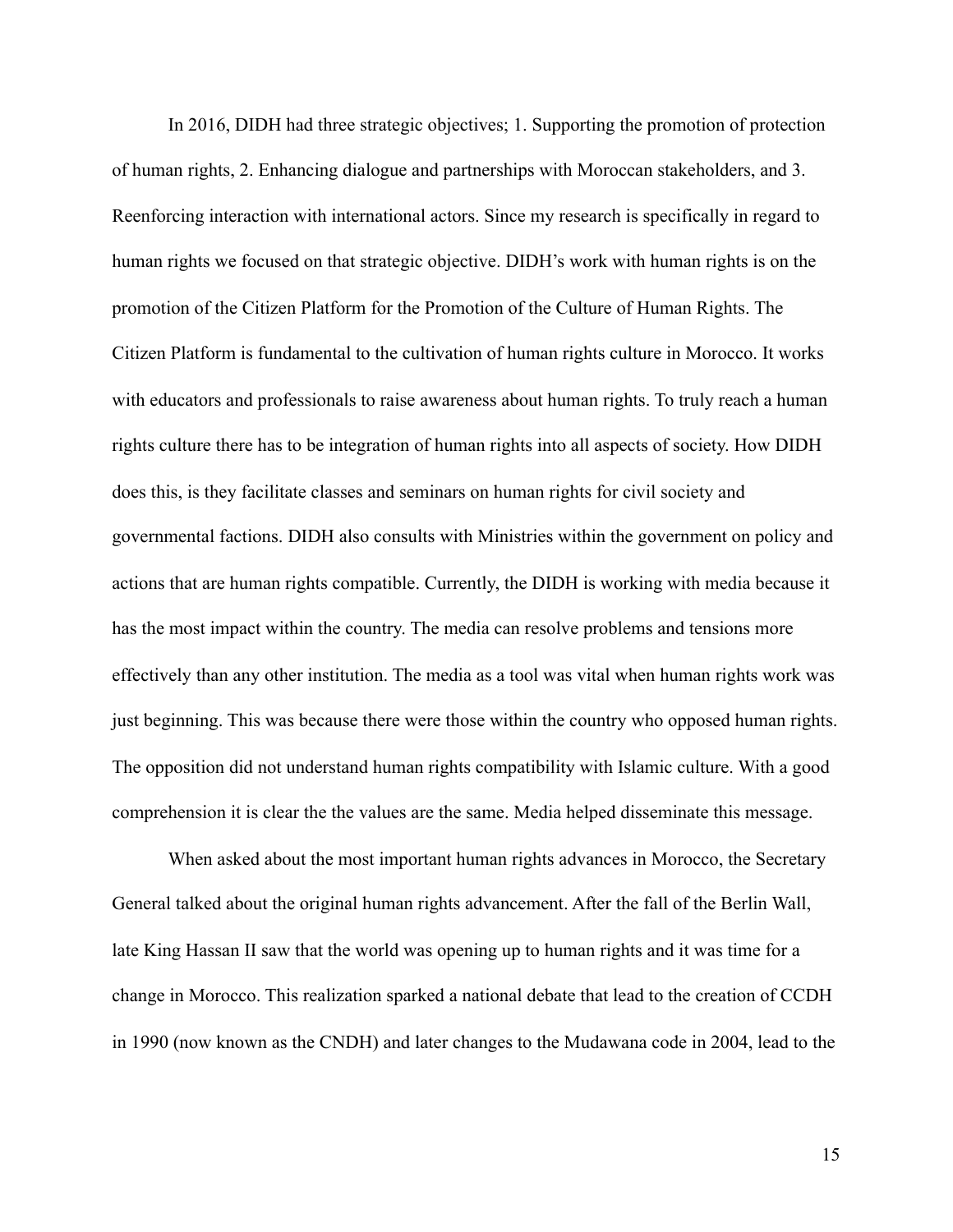creation of the Equity and Reconciliation Commission, also in 2004, and its followup to make sure the recommendations from the commission had been implemented in 2006.

 The the Secretary General went on to say that Equity and Reconciliation Commission started a new decade of democracy, conversation, tolerance of difference and diversity. He continued by saying that the hardest challenge facing Morocco in the future was making sure that the process of democratization would succeed. The new constitution of 2011 would have to be implemented to its full extent and the judiciary needs to be reformed. Most importantly, the Secretary General asserted that human rights culture can only succeed when all sectors of society have human rights incorporated into them. He went on to say that human rights and education are vital to democracy and democracy was the sure way for Morocco to thrive in the future. [2](#page-16-0)

#### <span id="page-16-1"></span>**Interview Two**

 My second interview was with Ahmed Chakib. He is the Chef de la Division de la Promotion des Droits de l'Homme. This interview was focused on the promotion of human rights education. Mr. Chakib has worked at the DIDH since 2011. Before that, he held a role in the Ministry of Education and from 1993-2004 he worked at a special ministry for human rights. This put him in a unique position to understand not just how human rights had progressed in Morocco, but also the progression of education. Starting chronologically, Mr. Chakib worked his way through the progression of human rights education in the 1990's. He started with the convention that integrated the Ministries of Human Rights and Education in 1996. Then went on to point out that this was before the United Nations Decade of Human Rights Education. The first step of this integration was to change the curriculum so it would meet human rights

<span id="page-16-0"></span>[<sup>2</sup>](#page-16-1) Question guide for Interview One is in appendix.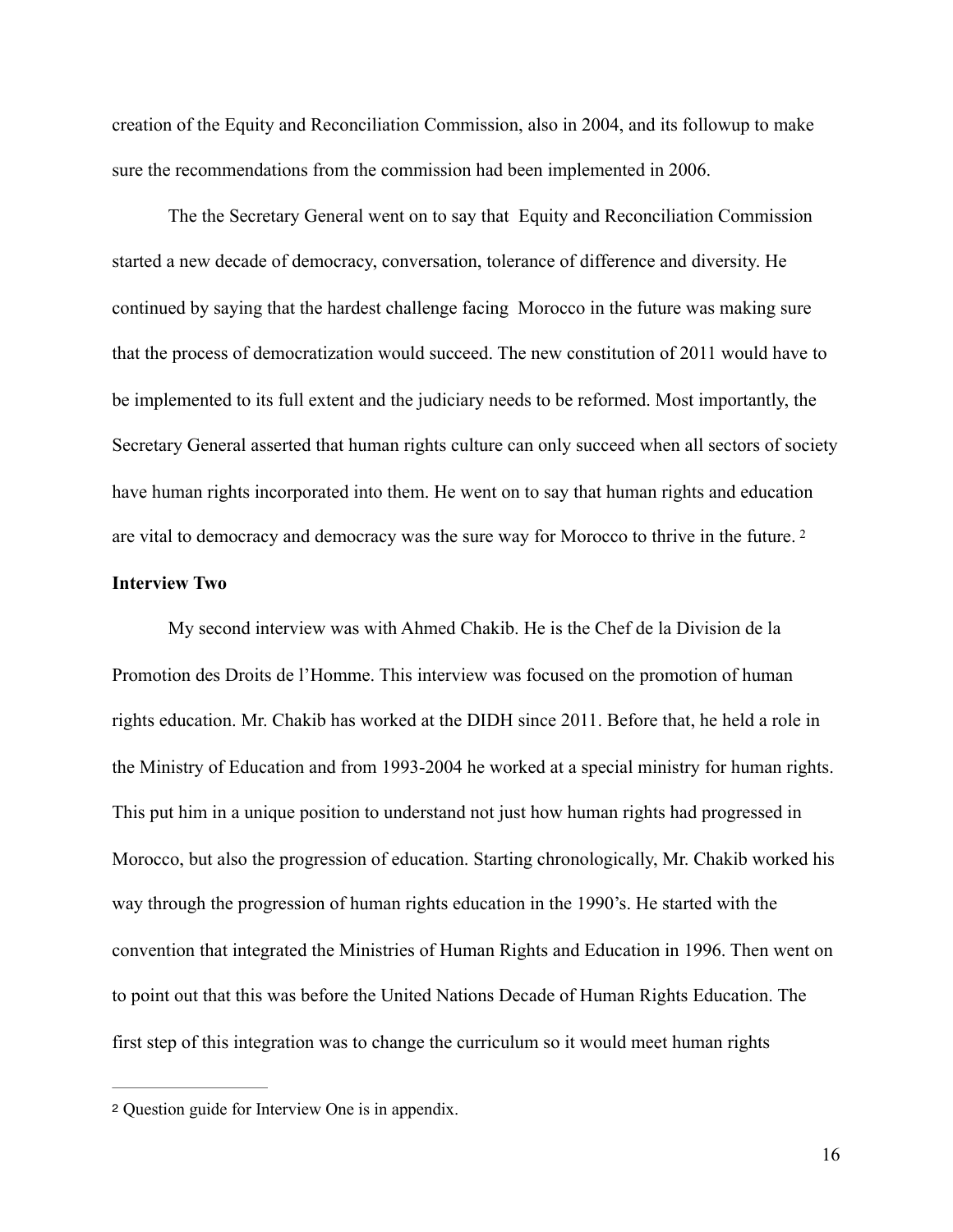standards. This included all images and passages in textbooks that were derogatory or demeaning to the "other". Another vital aspect of creating a human rights friendly environment was to change the mindset of all facets of the school system. Everyone had to become aware of human rights. This included, not just the students, but teachers, the principal and the administration. Mr. Chakib stated that these educators were trained by human rights experts within the government and civil society. The specialists made modules for the teaching of human rights and the incorporation of human rights into other parts of school.

 When asked if there was resistance to incorporating human rights into society, Mr. Chakib made it clear that it was not an easy process. There were many obstacles. However, he did say that the atmosphere in the early 1990's was conducive towards human rights. The steps previously taken by the government towards giving human rights the weight that they needed in Morocco, smoothed the way to incorporating it into all aspects of society. The creation of the CCDH, the promotion of civil society and the media were all building blocks in process of creating a human rights aware society.

 The subject of human rights compatibility with Moroccan culture was also brought up. When asked about the implementation of a system like human rights - that is an individualistic system - into a culture such as Morocco - which is a culture built on the collective - Mr. Chakib asserted that the spread of information became critical for the promotion of human rights in regard to the public masses. The media was the government's strongest tool. It allowed human rights education to reach all different types of people.

 The biggest pushback the government faced was from the conservatives with in islamic culture. They opposed this new (human rights) culture saying that is went against islamic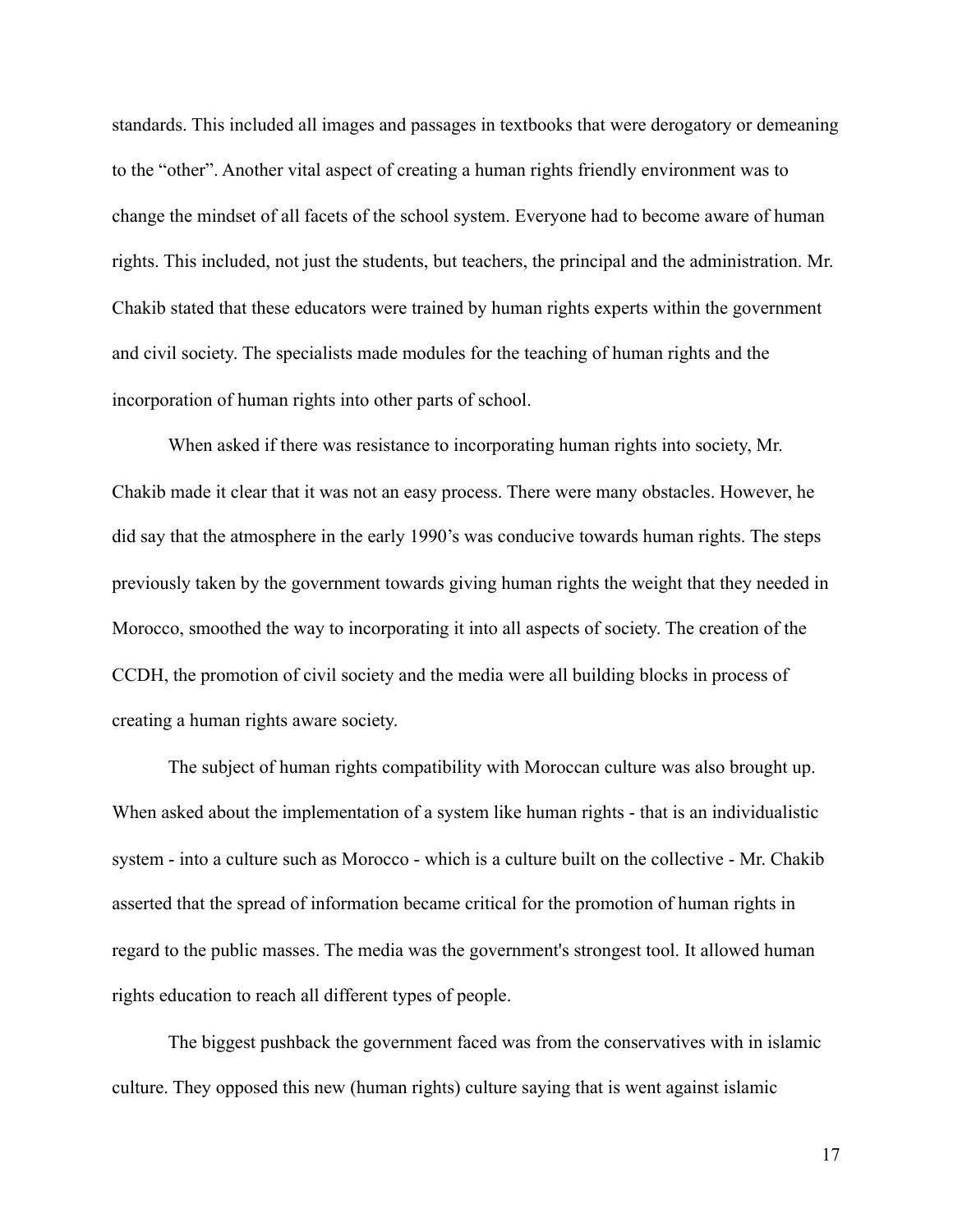principles and ethics. However, with education and information the government was able to show that with a good comprehension of human rights and a good comprehension of the roots of islamic culture, it was clear that they are morally very similar and compatible. With the passing of time since the introduction of human rights in Morocco, the meld of human rights and Muslim Moroccan culture has only grown stronger.

 One of the reasons Mr. Chakib accounts for a strong human rights culture is because of the relationship that the Moroccan government has with NGOs. He stated that NGOs have been fundamental to the success of human rights within the country. The work done not just within schools with teachers, students, curriculums and human rights clubs but also with the overall incorporation of human rights into Moroccan culture is commendable. There are very few NGOs within Morocco that do not work with in the human rights sector. Their contributions have been invaluable.

 The last topic touched upon in the interview was that of Morocco's human rights culture. It has been twenty years since the initiative began in the early 1990's. When asked what the most important contribution to the promotion of human rights was, Mr Chakib said the process of Transitional Justice. That this pivotal moment of reconciliation within the country allowed for a stable future; where human rights could really be promoted. He continued to postulate that Morocco was in a unique place within it's history to continue to remember the past. That, One; learning about the human rights abuses of the past could help people protect themselves in the future, and Two; reconciliation of the tensions within the country's past had healed old wounds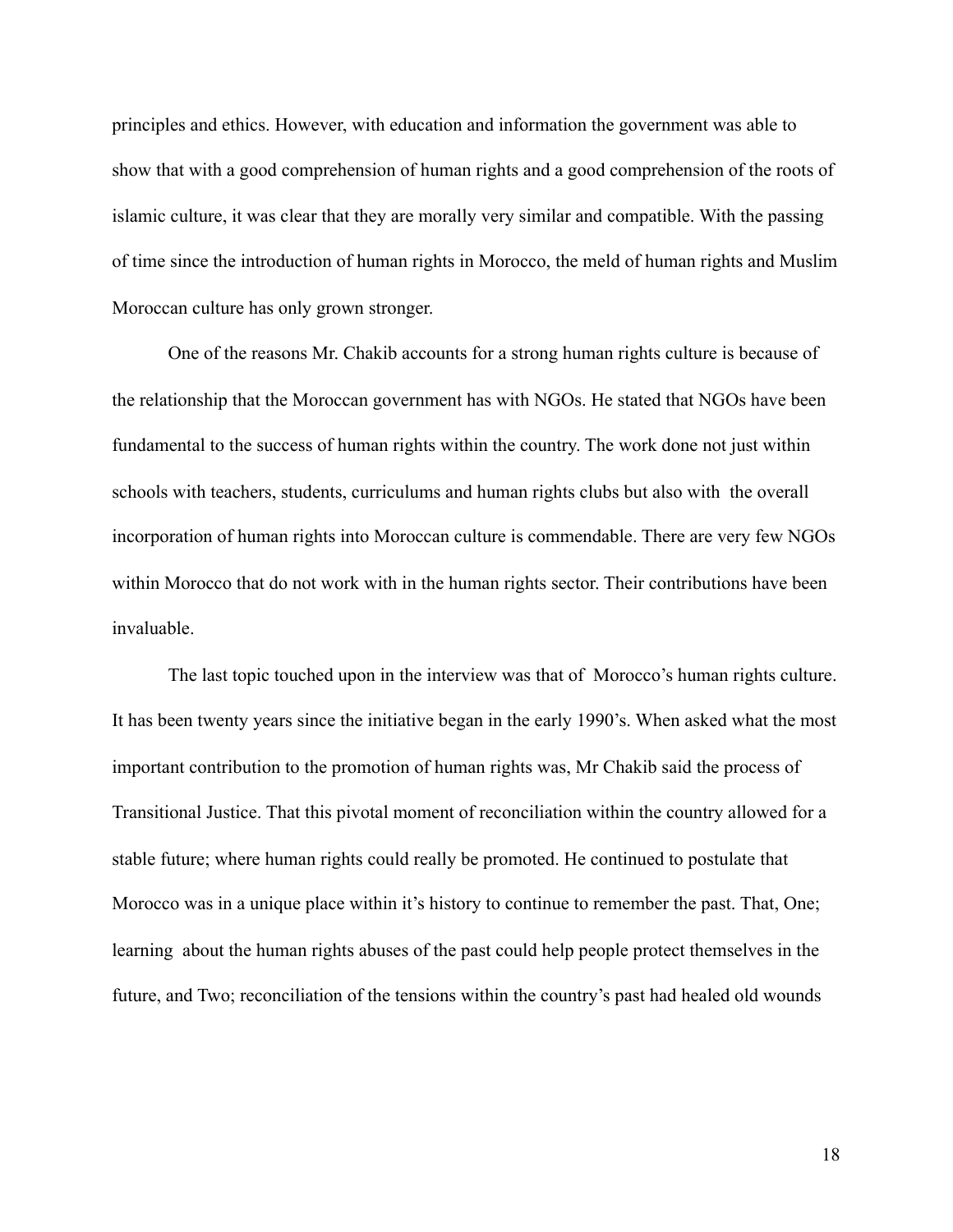and now assured no repetitions of those abuses in the future. In summary, that knowledge is critical if one wants to live as an informed and active citizen within a human rights culture.[3](#page-19-0)

### <span id="page-19-1"></span>**Interview Three**

 The final interview I conducted was at Amnesty International. It was with with Touria Bouabid. She is the coordinator of the Human Rights Education Department. The interview was translated from Arabic to English by Fadoua El Bouamraoui. She is the Mobilization and Growth Coordinator. We started the interview with the mission of Amnesty International and how the Rabat office adapts said mission to the Moroccan context. Amnesty International is an international organization that "Through our (Amnesty International's) detailed research and determined campaigning, we help fight abuses of human rights worldwide. We bring torturers to justice. Change oppressive laws. And free people jailed just for voicing their opinion. (Amnesty International, 2016)" It functions as an organization by working towards strategic objectives or, simply put, long term goals. Local membership made of educators, lawyer and student groups help with these goals. Logistically, the Moroccan section of Amnesty functions with operational plans created every two years. These plans are drawn from the global movement and the local context and are executed by local activists and members as well as in an integrated approach with Amnesty International staff. Funding comes from the organization itself and outside sources such as the United Nations and the European Union.

 Each department of Amnesty International has their own independent projects. Human rights education is one of the oldest projects in the Moroccan branch. It started about 20 years ago. The project originated with Amnesty focusing on education training centers. Training

<span id="page-19-0"></span><sup>&</sup>lt;sup>[3](#page-19-1)</sup> Question Guide for Interview Two is in the appendix.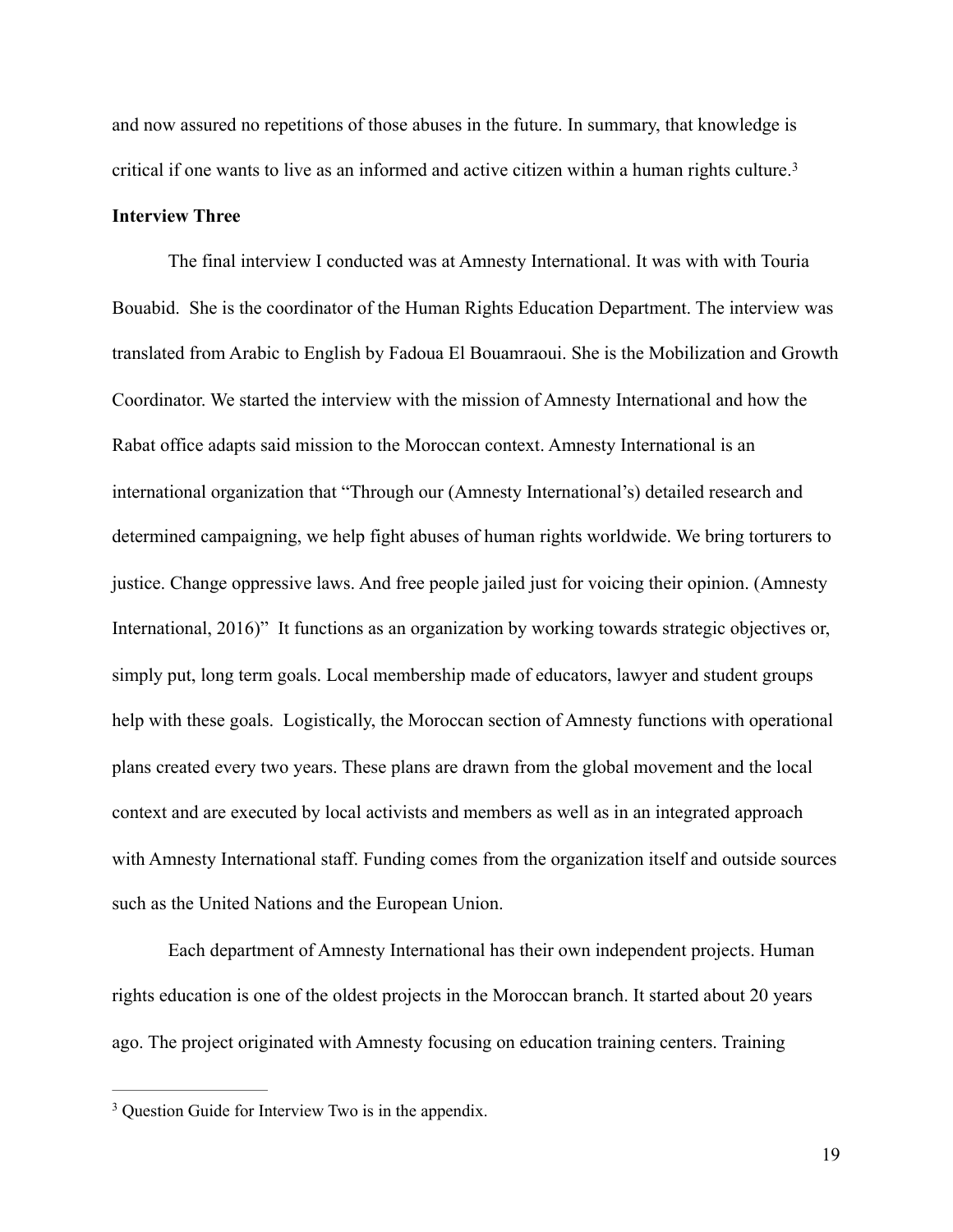centers are where teachers go to learn how to teach. Amnesty trained teachers to have a holistic universal view of human rights. Then, when these teachers were certified, Amnesty targeted them again and mobilized them to create human rights clubs within schools. They were elementary, middle and high school teachers. The focus of Amnesty trained human rights clubs were to educate students on what rights are, how to achieve rights and how to bring awareness to others. After the success of the human rights clubs, the organization moved on to the global approach. This was taking schools with human rights clubs and integrating human rights into everyday programs. These programs functioned on four different axises; curriculums, school governments, social environments and extracurricular activities. The long term goal was to adapt these schools into human rights friendly schools.

 Human rights friendly schools is currently a project between Amnesty International and the Moroccan Ministry of Education. It is a program that targets schools across the country for human rights capacity building in the long term. Capacity building is when students, educators, staff members, parents and everyone involved in children's education go through continuous human rights training. These trainings are constantly monitored and evaluated by a criteriachecklist to see if the schools, as a whole, are respectful and protective environment for human rights.

 Since this program has been active for 20 years, Amnesty has mastered the most effective way to teach human rights. Human rights education is the most effective when taught in an interactive environment. Since the project is not just about awareness and mobilization, but about change in behavior, teaching has to be approached a different way then normal school. A lecture format is not effective. When lectured to, students treat human rights like any other class.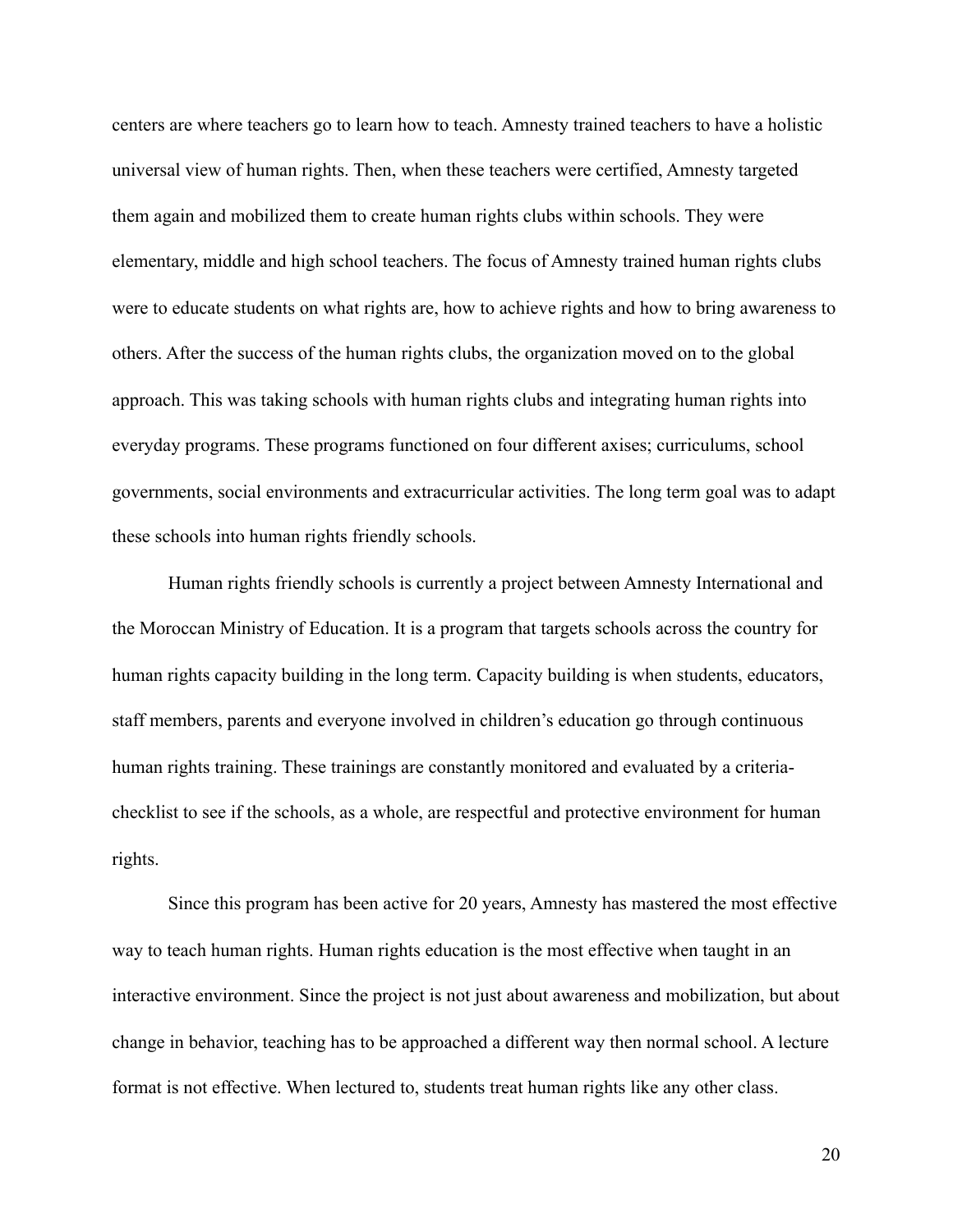Students learn the theory and textbook answers so they will do well on tests and quizzes but, do not incorporate human rights principles into their lives outside the classroom. To counteract this Amnesty International tries to educate through art, painting, poetry, theater and sports.

 Amnesty International also produces pedagogical resources and guidelines for teachers. These resources are on general international human rights but also, specific thematics such as children rights, migrant rights, sexual reproductive rights and torture. Some resources are created at the local level and some by the international movement. Whenever possible, the Moroccan section tries to adapt the global resources to the local context to make facilitation easier for educators. The resources are produced in Arabic, French, Spanish and English. The Moroccan government has also produced pedagogical resources on the national level.

 Educators are trained by Amnesty International, other civil society groups and the Moroccan government. When Amnesty does the training they draw upon their national network of educators within Morocco. More specifically, their network of human rights educators. Human rights educators have gone through capacity training on how to facilitate human rights education. They are vetted to make sure that they have the tools and values one needs to educate about universal human rights. All Amnesty International staff go through this training. In the past two years, there has been a focus on peer education of Moroccan youth. Mobilizing students is just as important as mobilizing teachers. This program has been very successful and now peer education workshops run for students, by students, have commenced in several locations around the country.

 The Moroccan government's training for educators is in it's infant stages. It still follows the patterns of a typical classroom. All information is presented in lecture or seminar form. The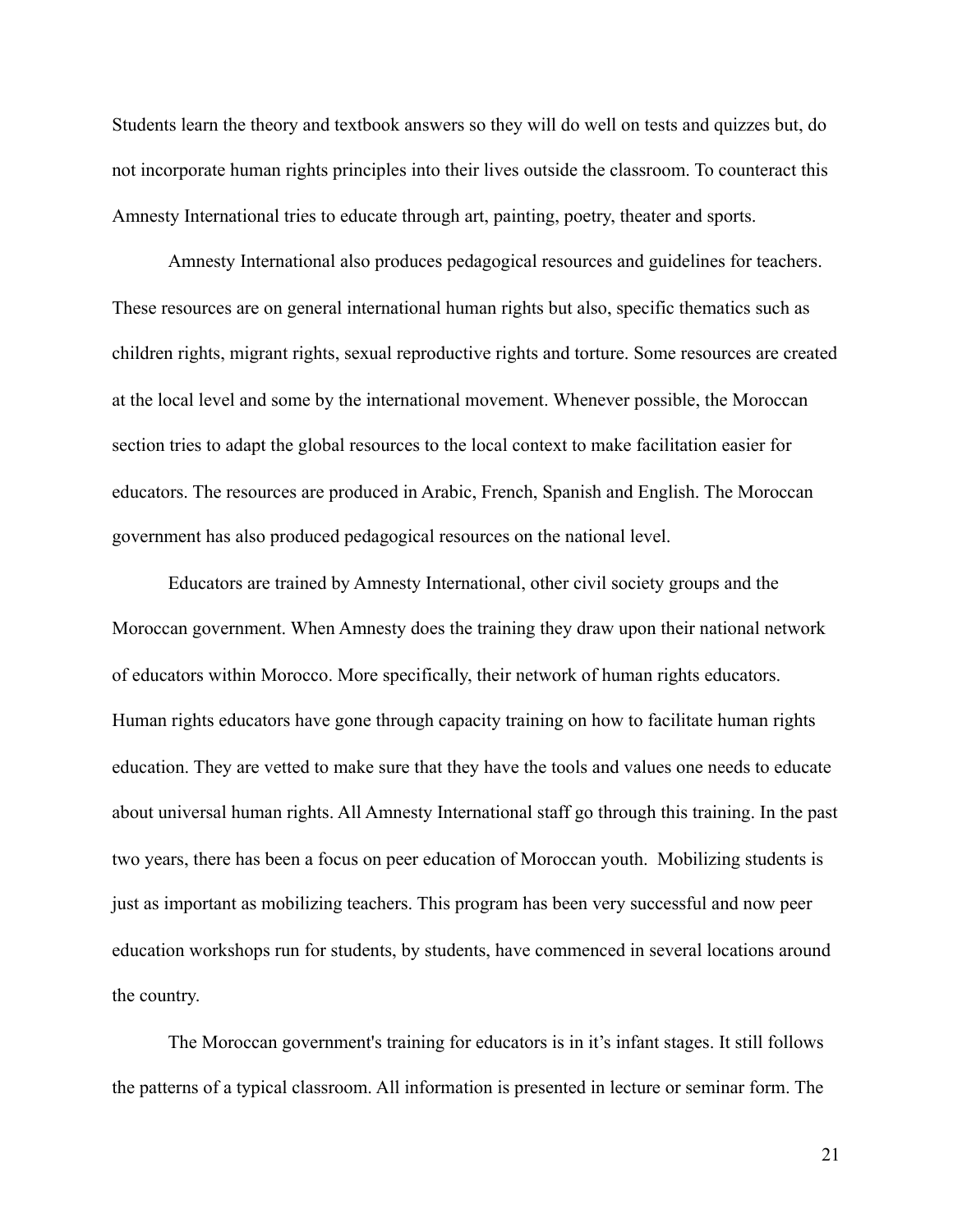training is hardly a participation approach. This is because education in a lecture form is the easiest to implement and the most cost effective. There are not enough financial resources to truly enact human rights education within the Moroccan school system. This allows for inconsistent human rights education. Impact is lost without consistency. Human rights culture can not thrive if it is not given time to grow. Another issue is universality. In many cases, the educators who are brought in do not fully believe in the universality of human rights. They may teach to the Universal Declaration of Human Rights but some teachers adapt it to the Moroccan context and call for cultural relativism. Educators have been known to assert that Morocco is a religious country that must ascribe to religious values first. This becomes a problem because of some of the content within the curriculum of the Moroccan school system.

 One of Amnesty International's other projects has been updating the curriculum within the Moroccan school system. Many of the official textbooks and lesson plans still contain images and discourse that is discriminatory and not reflective of human rights values. The Moroccan government has made major steps in fixing this. Amnesty International was asked to consult when the government originally started updating curriculums. This event, along with being welcomed into the schools to work with human rights clubs, created opportunities for all of civil society to get involved in Moroccan schools. The curriculum has improved tenfold, but there is still work to be done. Some topics that Amnesty International is working to draw attention to in images and texts are equality; acceptance of "the other", fighting the criminalization of consensual relations between adults, the criminalization of consensual same sex adults within the LGBTQI community, cultural and religious roles between men and women such as household roles, inheritance and privacy. Most importantly, Amnesty International is trying to change how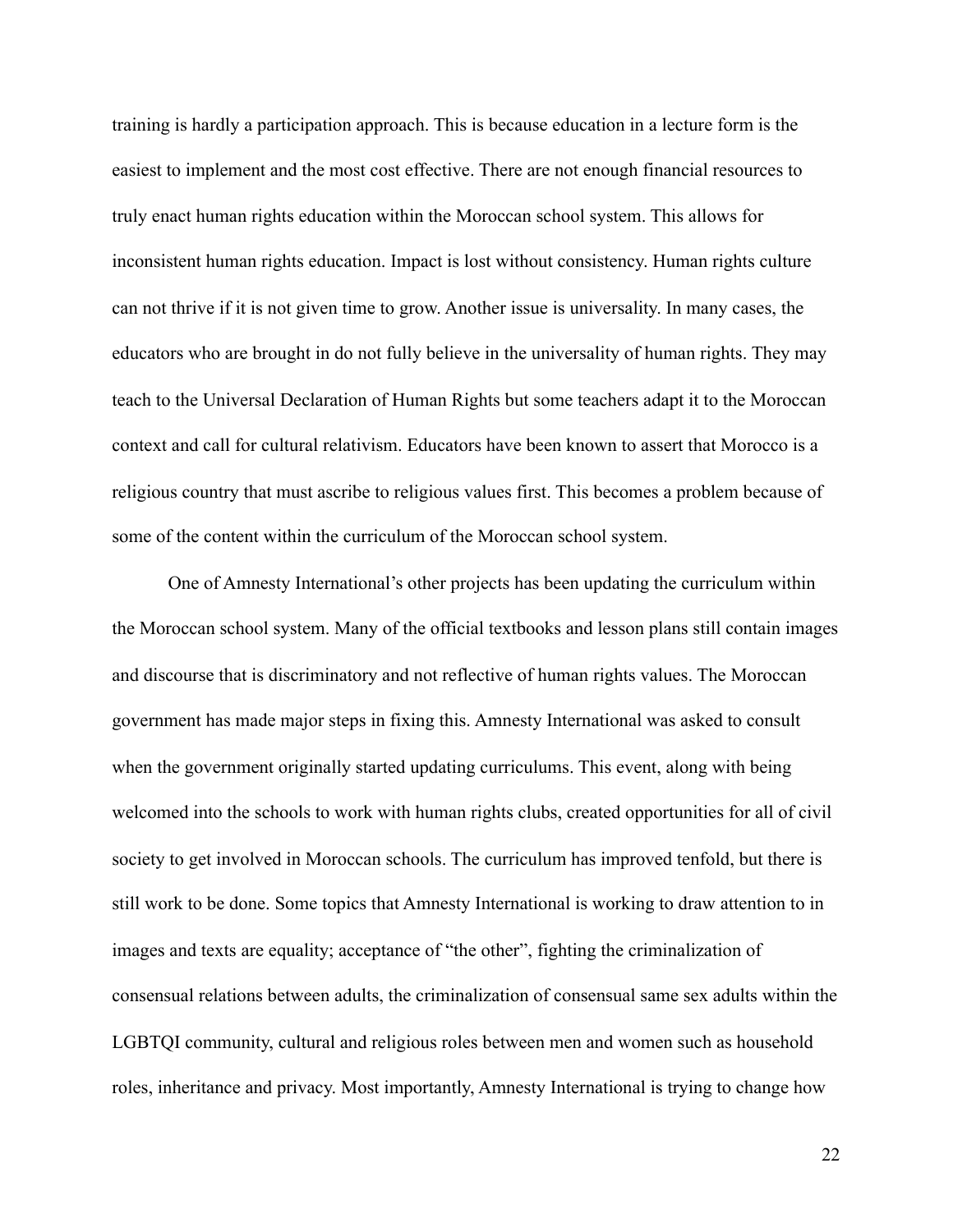religion is taught. There is a continuation of discussions that bring on radicalism. Teaching children that Islam is "the" religion, teaches them to not value difference. It is important to recognize the diversity of faiths around the world. When negative values are taught, nonacceptance and hate can be rationalized. There are other negative values taught in religious studies such as; ownership of the wife that are reflected in the penal code. This allows for marital rape and abuse without criminalization. Since this is still being educated towards children, it becomes socialized with in the culture. This socialization poses a major challenge to changing laws on a national level. However, the Moroccan government has agreed to reevaluate it's religious studies and the education curriculum is being completely revamped.

 When asked about if human rights in Morocco is being taught to the extent that it needs to be; if it is being contextualized enough, I was told that this is a very hard subject to measure. On one hand, Amnesty International recognizes the efforts made by the Moroccan government in the past couple of decades. The development of human rights, transitional justice, the new constitution 2011, strategies of human rights education in several government bodies and the adoption of several UN conventions related to human rights are not to be ignored. However, it all comes back to the Moroccan experience of Transitional Justice. It lacked in a lot of ways. The Transitional Justice experience did not reach it's potential for real reconciliation and this impacts how much human rights can really be taught or practiced within the country. The criteria for real reconciliation did not happen. There was no full disclosure of the abuses. In Moroccan Transitional justice there was no accountability for perpetrators, no names were named and people who were instrumental in human rights abuses profited financially and stayed in power despite committing crimes. There was only symbolic justice for victims and no rehabilitation.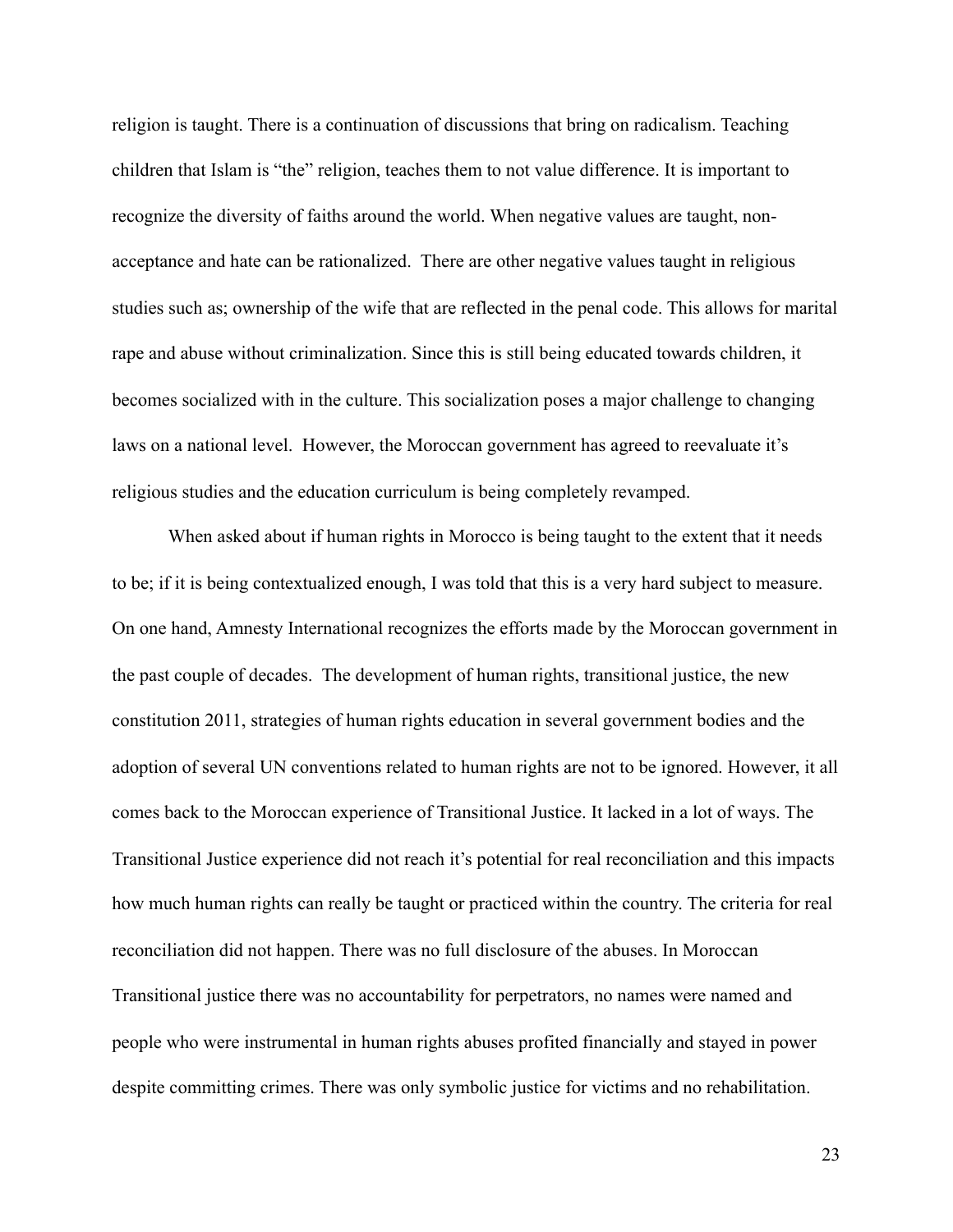With this lack of transparency and lack of accountability of justice there can be no talk of an actual transparent approach in educating about the history of human rights in Morocco because that history is not known. Development or steps forward towards real human rights achievements and culture in Morocco cannot happen with the current lack of recognition and transparency of the past. The first step, is to truly reconcile with the past so that the future can be properly addressed. This is vital because even though Morocco claims to be a country that is respectful of human rights, there are still no real guarantees in law that prevent returning to the Years of Lead. There is still hardly any accountability in regard to justice for human rights abusers in the country. Along this line, there is no monitoring of the human rights systems in place. There is no national seances of how effective the current human rights agendas are.

When asked if there was anything else I should know about human rights education, I was told that generally human rights education is very tough long process. Nothing can change overnight. It is easy to change laws but to change practices, mentalities and behaviors takes time. It is the hardest thing to achieve. Organizations need to be patient and actually have faith in other actors, like the government and others members of civil society. Most importantly, one alway has to innovate and diversify their tools and resources for human rights education. It is vital to have full active participation from stakeholders when talking about human rights education. Human rights education is something that has to happen within all sectors of society. The necessity of a bilateral approach cannot be stressed enough. Right now, Morocco has put its focus on the education system. Human Rights needs to be integrated into the Ministry of Youths, the Ministry of Justice, of Finances the police academy etc. To just give human rights values in schools and have those children go out into the workforce or just everyday real life , creates a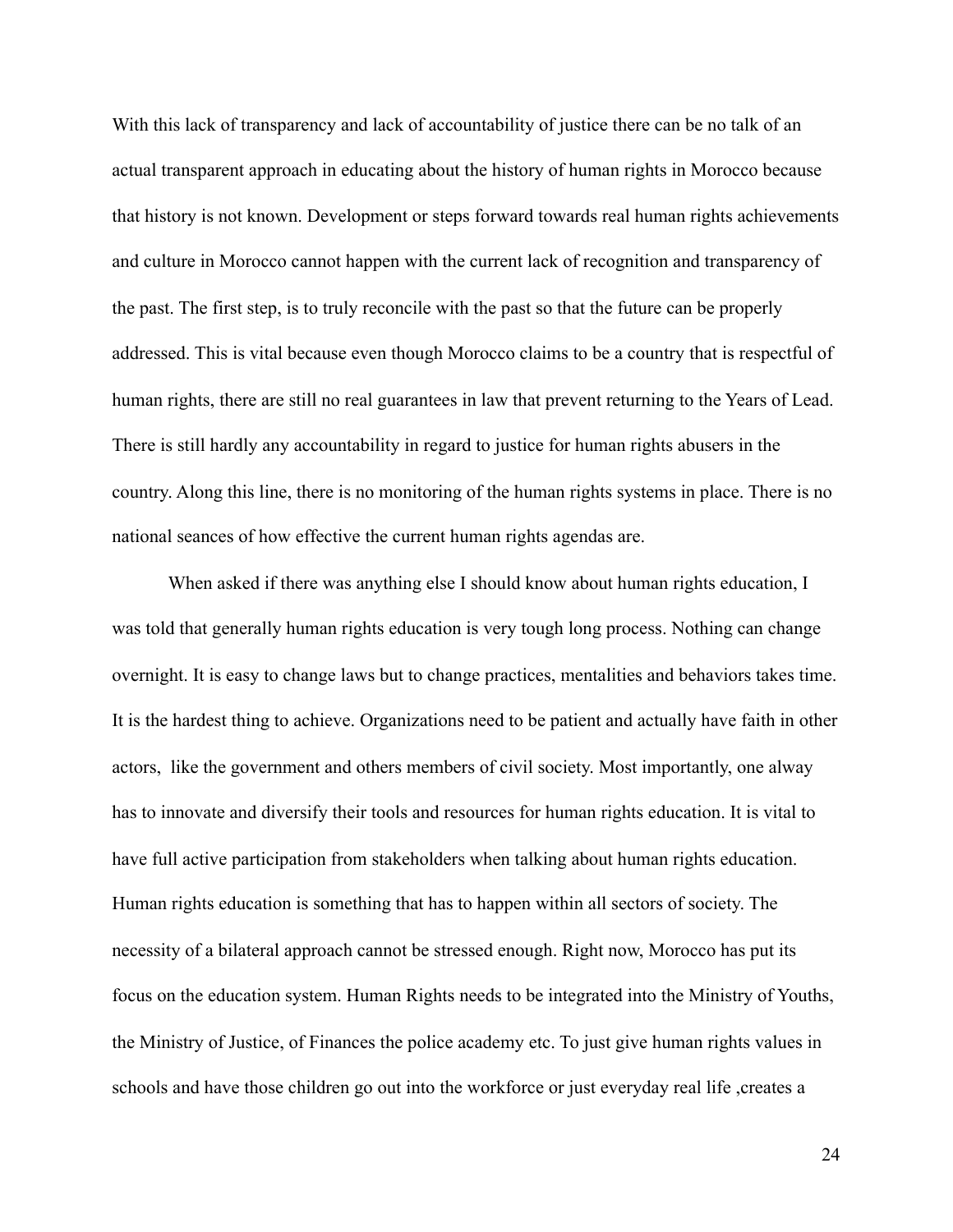conflicted personality and a generation of conflicted people. Students who have taken part in human rights education have been taught a value system, but live through a reality where the rights they were taught are not being respected in their everyday lived experience. Human rights education should be in all parts of life; so that the ideal world children are being taught about can become a lived reality[.](#page-25-0)<sup>4</sup>

#### <span id="page-25-1"></span>**General Assembly United Nations Report**

 The last part of my research was to read the 2008 United Nations General Assembly Report: The Promotion and Protection of All Human Rights, Civil, Political, Economic, Social and Cultural, Including the Right to Development: Report of the Special Rapporteur on the Right to Education, submitted by Vernor Muñoz. I analyzed the report through the lens of the questions I had asked my interviewees. The report went over the logistics of how human rights are taught in the Moroccan school systems but also highlighted the need for more comprehensive human rights education in Morocco. Specifically, that the government should adhere to the United Nation Plan of Action: World Program for Human Rights. That human rights have to be incorporated not just into the classroom but into all aspects of academic life. The report goes on to say, "that teachers do not receive sufficient training and that support is limited to references to textbooks. Furthermore, lessons often focus on the notion of citizenship and not on the content of international human rights instruments (Muñoz, 2009)." It continues by stating, that for human rights education to be effective there has to be accountability within the system. Without monitoring, it is impossible to tell what is effective and what is detrimental. Lastly, the report says that human rights education cannot happen within the void of the Moroccan school system.

<span id="page-25-0"></span><sup>&</sup>lt;sup>[4](#page-25-1)</sup> Question Guide for Interview Three is in the appendix.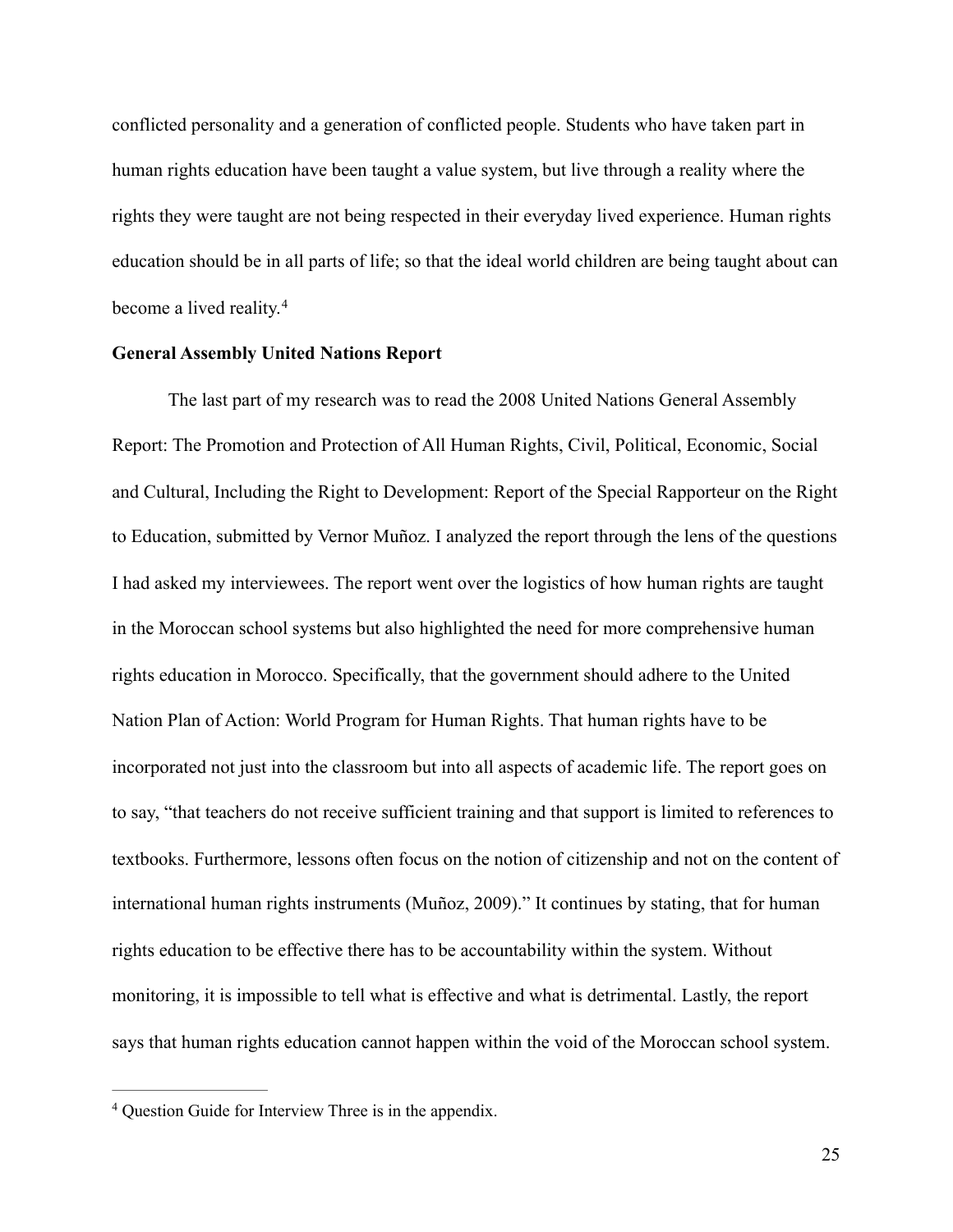Incorporating human rights to the education system is the first step, but it has to be introduced into all aspects of society for a human rights culture to be built. [5](#page-26-0)

#### <span id="page-26-1"></span>**Synthesis**

 Looking at all the information gathered from my research some patterns appear between all four sources occur. However, major themes seem to run down the lines of governmental and nongovernmental organizations. There are agreements and contradictions within how nongovernmental organizations and the government present human rights education and practice in Morocco's post transitional justice society. This begs the question of; what is the lived experience of Moroccan people and what is the truth of Morocco's human rights culture.

 One theme that three of the four sources agreed on was that Islam and human rights are compatible when there is a good understanding of the values of both. Another theme was that there has to be collaboration between the government and civil society. Each has strengths and weaknesses to bring to the table. Along these lines all four sources thought that it was vital that human rights education be promoted, not just within the school system, but within all of Moroccan society. That promotion has to happen over a long period of time because changing behaviors and cultural mentalities is not easy.

 This is where the the government and nongovernment begin to divide. The government believes that the textbooks have been updated to be as progressive as they need to be, while the nongovernment organizations disagree. The government sees the human rights education given to teachers to be enough. Nongovernment actors think that it is rarely at an international UN standard; that the training relies to much on cultural relativism. Nongovernmental actors also

<span id="page-26-0"></span><sup>&</sup>lt;sup>[5](#page-26-1)</sup> Question Guide for analysis of the United Nations General Assembly Report is in the appendix.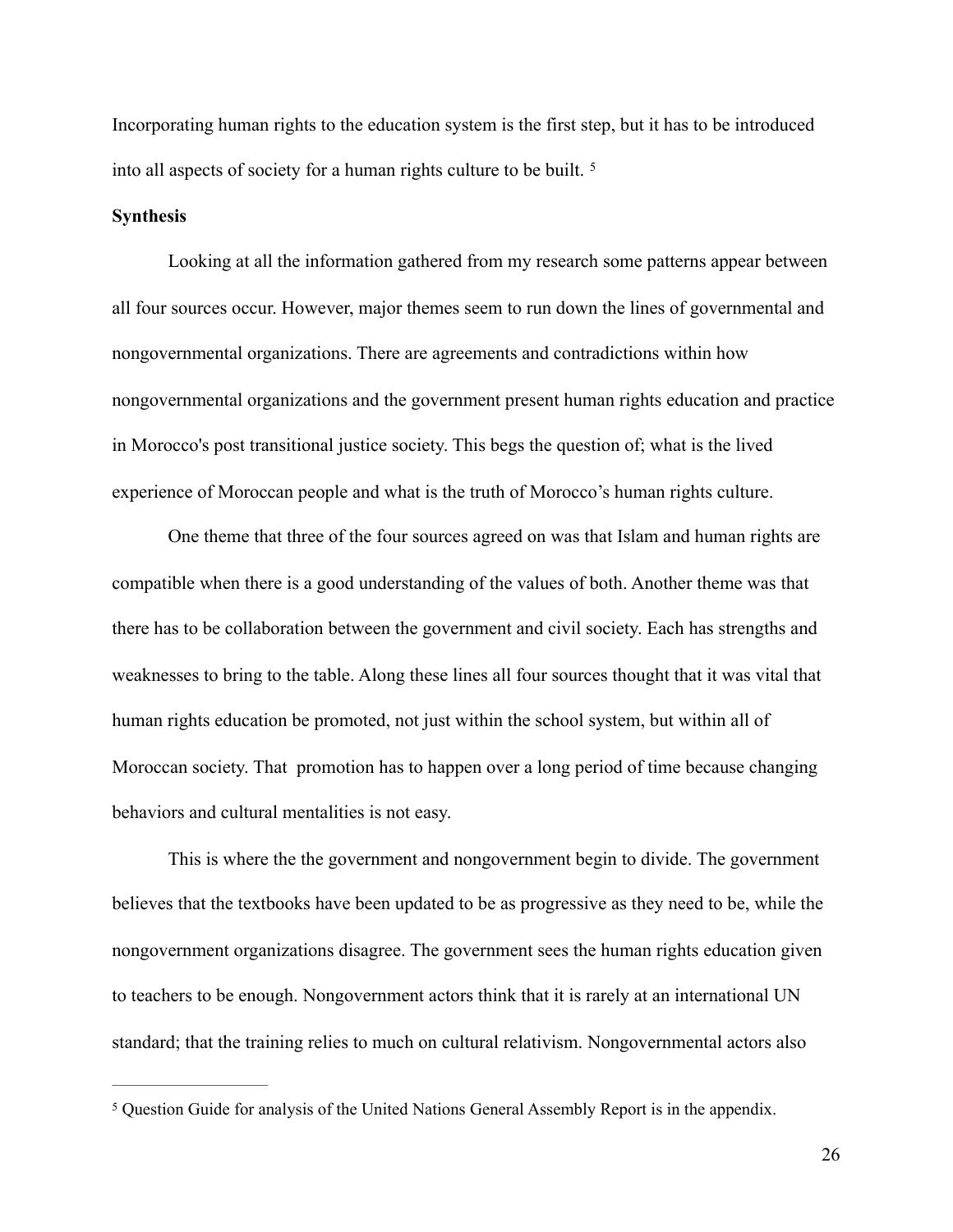believe that there is not enough resources allotted to human rights education and that there is no accountability within the system.

 The final and most complex point of disagreement is when it comes to transitional justice. Both people I talked to within the government, wholeheartedly asserted that the processes of transitional justice was a success. That it reconciled the country with its past and stabilized it as a whole. That this transitional justice process has made it so that the Years of Lead, and the abuses that came along with them, can never be repeated. Repetition will nit happen because the people have been educated on the past. Nongovernmental actors do not hold this opinion. They see transitional justice in Morocco as a failure. That it was a symbolic closure to a past filled with abuses, that to this day, affect many people's lives.

 This begs the question of what does it mean for a society when the people are still being affected by the abuses of the past, but the government socializes them to believe that everything is up to the standards of international human rights? In other words, what does it mean when the lived experience of everyday citizens does not match the dominant narrative of a country, but still those citizens perpetuate said dominant narrative. It means that Michel Foucault's Panopticon theory has taken effect. (Foucault, 2012)

 The theory states that in the face of oppressive authority, people will adjust their behaviors as to not be reprimanded by said authority, even though, they are not sure that said reprimand will happen. Since tractional justice was never dealt with properly in Morocco, there is no accountability system for abuses in place. There is no legal guarantee that the government will not regress back to the Years of Lead. This has created a fear within the country that regression could happen. To avoid this outcome, Moroccan culture has adapted to continually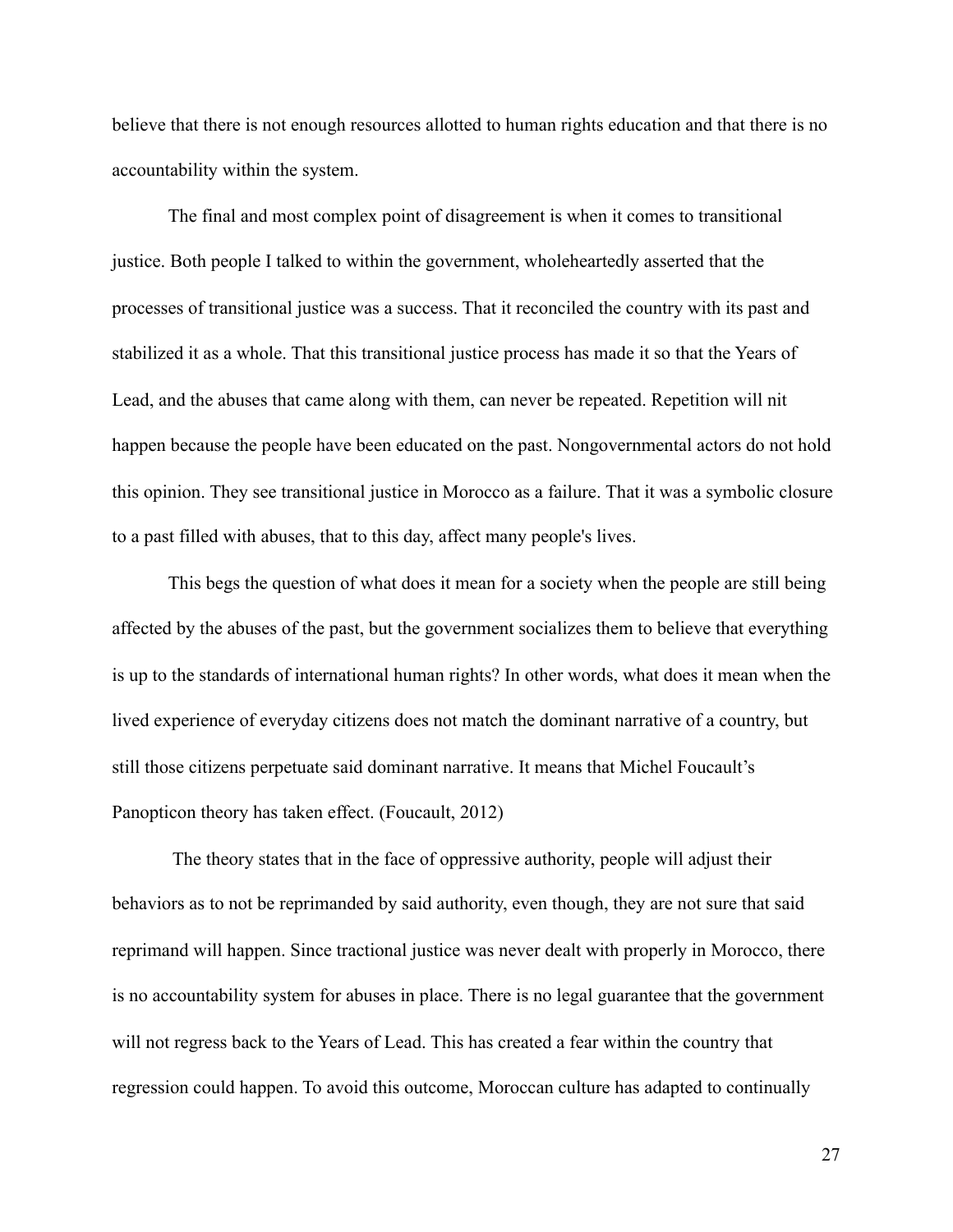perpetuate the government's dominant narrative of closure; that there were no problems with Moroccan transitional justice. Citizens do this because there is the fear that if they do not, the government will treat them as it did during the Years of Lead and human rights abuses will become normalized within Morocco once again. In summery, the government puts forward a narrative, the citizens perpetuate said narrative in fear of the past repeating until it becomes not just the dominant narrative but a cultural narrative. This is problematic for human rights education because when the whole system of governance is built on citizens fears that the past might be repeated, there can be no creation of holistic human rights culture. If a symbolic gesture of closure is excepted because of fear, there can only ever be fear culture and not human rights culture.

#### **Conclusion**

 Non governmental organizations present a human rights education that is based on the lived experiences of citizens, while the Moroccan government's human rights education is based on legislative theory and International laws. Nongovernmental organizations have the freedom to adapt their objectives and goals to fit the needs of individual groups of people. The Moroccan government has to work with bureaucracy and conflicting interest within the government to try to create a human rights culture. Despite these limitations, the Moroccan government presents human rights education as a success, that might not be in it's final stage, but will be one day. This is the vital discrepancy within the promotion of human rights education and human rights culture in Morocco. The government expects the citizens to accept that abuses of the past are dealt with and over; that healing and reconciliation is static and not a long term process. This is in contrast to the narrative the government promotes about human rights education for the creation of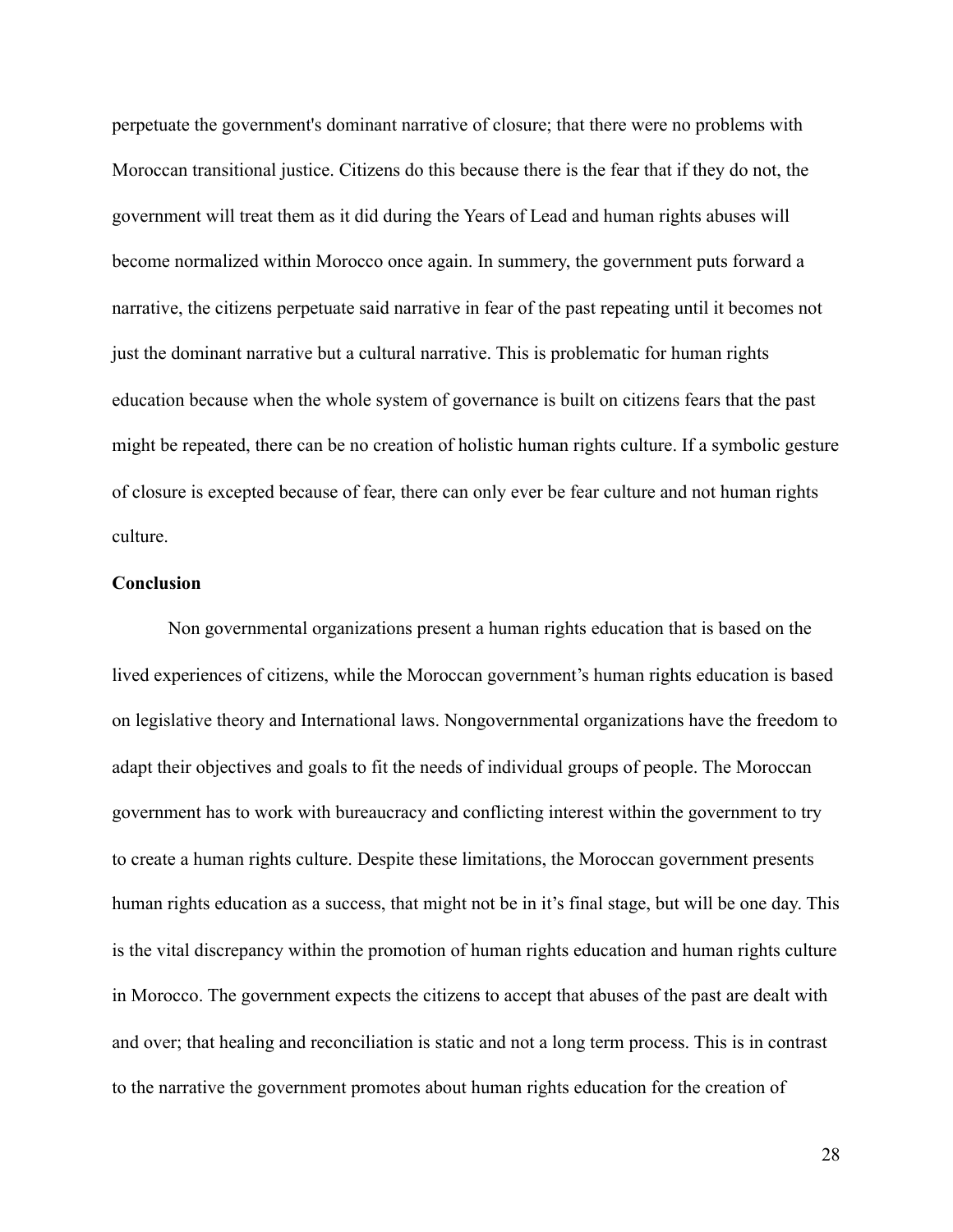human rights culture. In this case, it is asserted that only after decades of hard work and education, human rights culture will happen. The government is picking and choosing what will be effective for human rights culture as to fit their greater needs.

 After 20 years of human rights education, a culture of human rights does not exist in Morocco. Steps have been taken towards a human rights culture, but the current path is flawed. Human rights culture will be an impossibility until there is transparency and accountability in regard to the human rights abuses of the past. Human rights education can only be so effective when it is rooted in fear culture. This is recognized by non governmental organizations and needs to be recognized by the Moroccan government. For human rights education to create true human rights culture; the years of lead need to be revisited, legislation ensuring that the past cannot be repeated needs to be implemented and a more universal view of human rights needs to be accepted within the education system and culture. Without these stipulations incorporated into society, there can be no true human rights culture.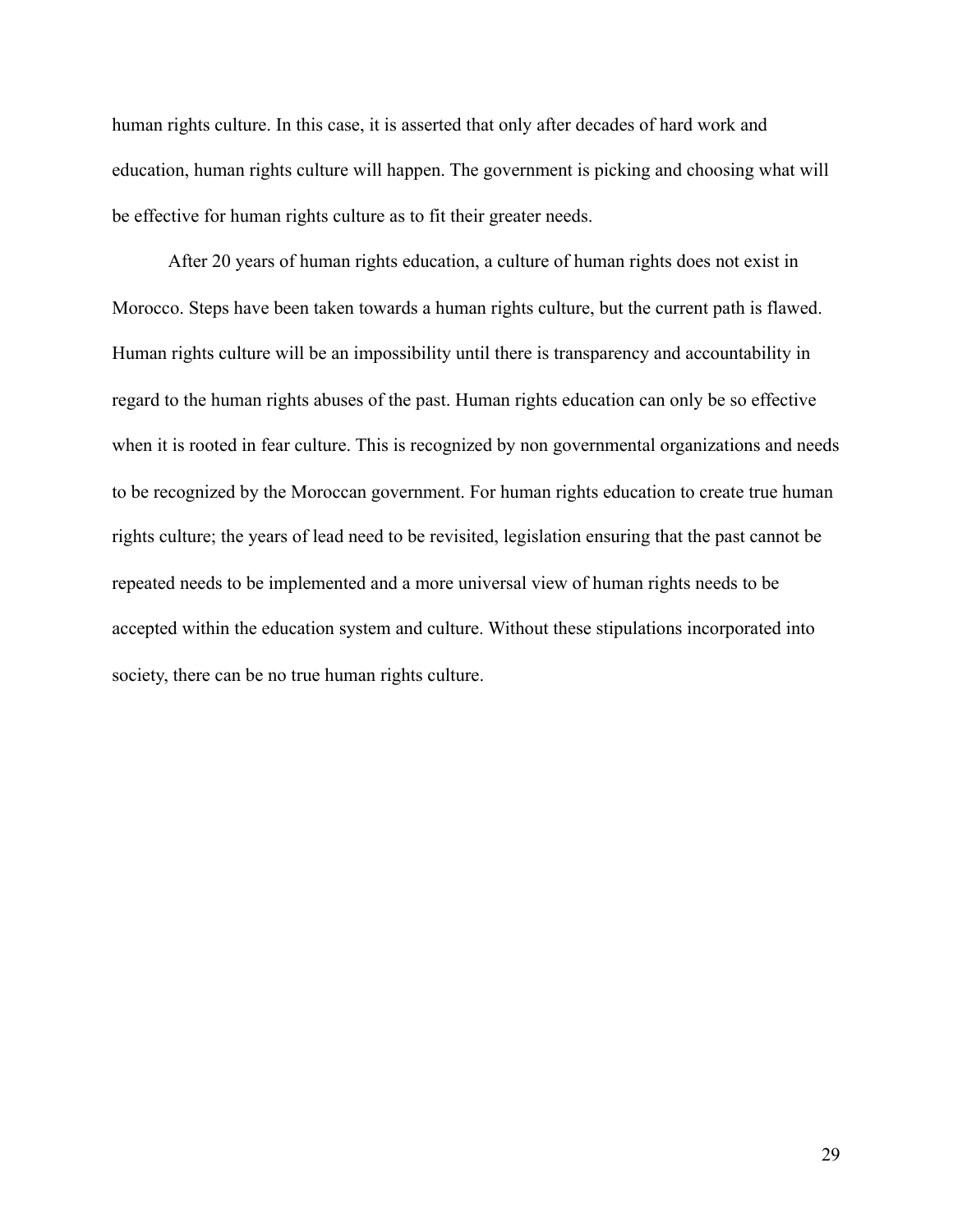## **Appendix**

## Question Guide Interview One

- 1. What is your job? What is the work you do?
- 2. What does teaching human rights in schools look like in Morocco?
- 3. Is there a contradiction between how Moroccan school systems are run and the teaching of human rights?
- 4. Human rights themselves are vague concepts. This allows for interpretation. Is there a standard training for teachers and if so what does that look like?
- 5. If yes: who is teaching these trainings? If no: what would standardization look like?
- 6. What does Moroccan Citizenship training look like as an academic practice?
- 7. Since Citizenship training is incorporated into all aspects of school is there a contradiction between human rights and said training?
- 8. When taught are human rights contextualized within the history of the country?
- 9. Are students taught independently about the years of Lead and the reforms that were suggested by the Equity and Truth Commission?
- 10. Are the the types of human rights that are being taught applicable to the students everyday lives? Are they plausible in their lived experiences?
- 11. Should the teaching of human rights be something the state does or something the family does?
- 12. Which do you think is being taught in the Moroccan school system? A: Learning about human rights to be a good citizen or B: learning about human rights to advocate for personal dignity?
- 13. Are human rights a western institution? Is this a problem?

14. This focus on human rights has been happening since the 1990's what are the benefits of it? Is there a greater human rights culture in Morocco?

15. What is your opinion on non-Moroccan actors promoting human rights within Morocco? Are they effective?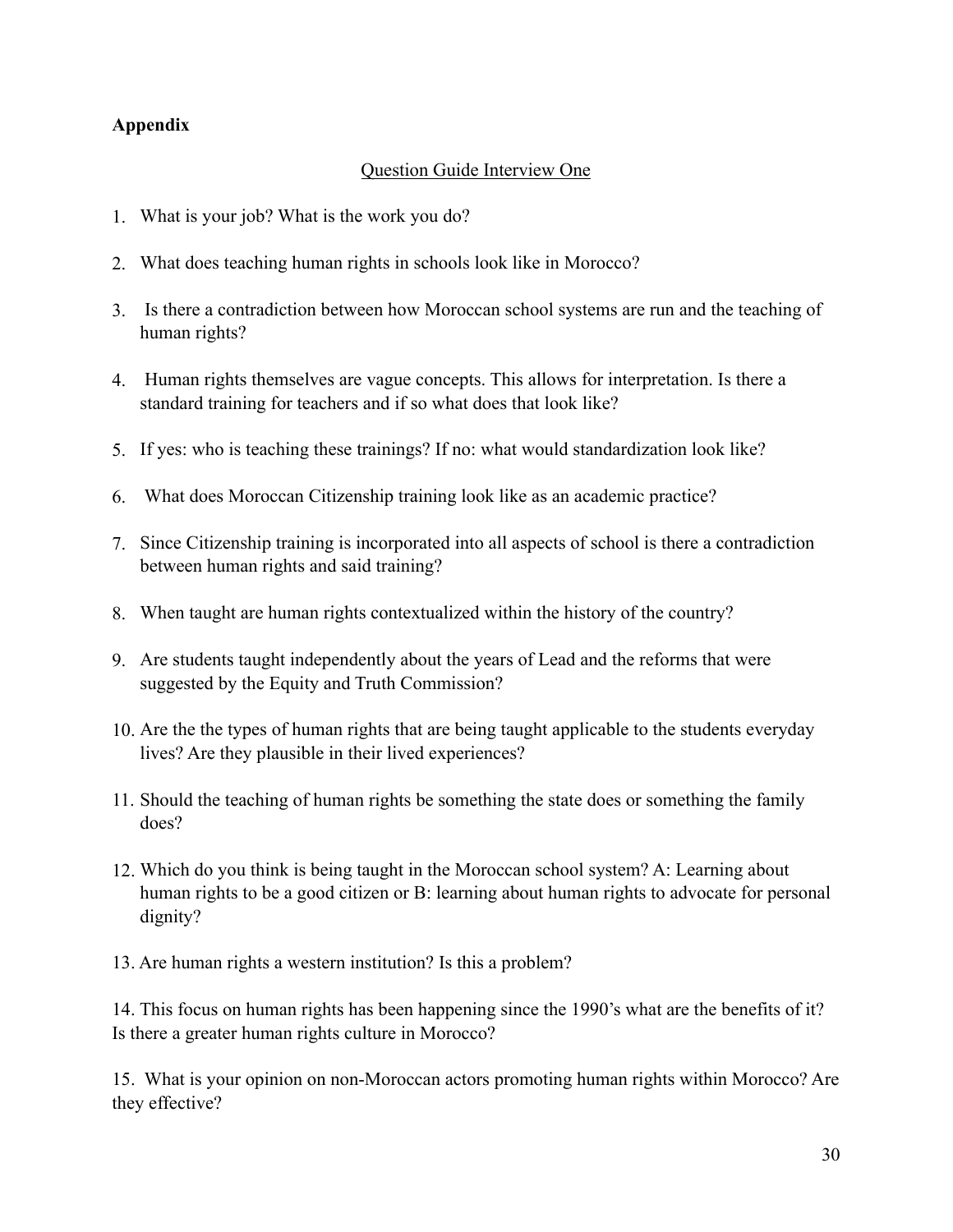## Question Guide Interview Two

1. What is your job? What is the work you do?

2. What does teaching human rights in schools look like in Morocco?

3. Is there a contradiction between how Moroccan school systems are run and the teaching of human rights?

4. Human rights themselves are vague concepts. This allows for interpretation. Is there a standard training for teachers and if so what does that look like?

5. If yes: who is teaching these trainings? If no: what would standardization look like?

6. What does Moroccan Citizenship training look like as an academic practice?

7. Since Citizenship training is incorporated into all aspects of school is there a contradiction between human rights and said training?

8. When taught are human rights contextualized within the history of the country?

9. Are students taught independently about the years of Lead and the reforms that were suggested by the Equity and Truth Commission?

10. Are the the types of human rights that are being taught applicable to the students everyday lives? Are they plausible in their lived experiences?

11. Should the teaching of human rights be something the state does or something the family does?

12. Which do you think is being taught in the Moroccan school system? A: Learning about human rights to be a good citizen or B: learning about human rights to advocate for personal dignity?

13. Are human rights a western institution? Is this a problem?

14. This focus on human rights has been happening since the 1990's what are the benefits of it? Is there a greater human rights culture in Morocco?

15. What is your opinion on non-Moroccan actors promoting human rights within Morocco? Are they effective?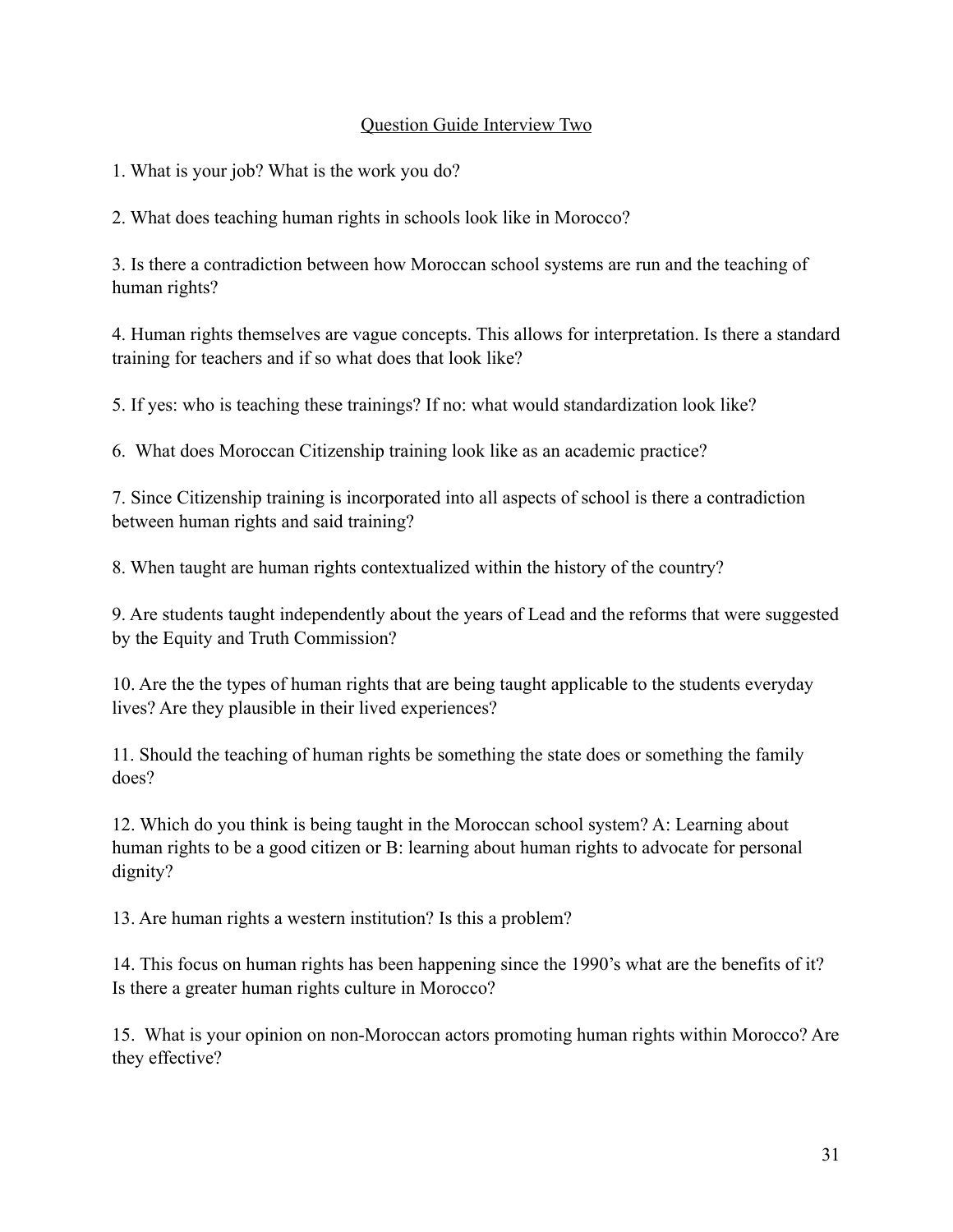#### Question Guide Interview Three

1. What is your Job at Amnesty International?

2. What is Amnesty International's mission in Morocco?

3. Amnesty International is an international NGO. What are the steps it takes to be effective in

the Moroccan context?

- 4. How does Amnesty International teach human rights in Morocco?
- a. What demographics?
- b. Are there regional considerations?
- c. What institutions?
- d. How long are courses?
- e. Who does the teaching?
- f. Are there follow up sessions?

5. The Moroccan government has incorporated the teaching of human rights into the Moroccan school system. Do you know what that looks like?

6. What do you think of the Moroccan government's approach to the promotion of human rights? Specifically human rights education?

7. Which do you think is being taught in the Moroccan school system? A: Learning about human rights to be a good citizen or B: learning about human rights to advocate for personal dignity

8. What is the biggest challenge to human rights in Morocco?

9. Could you tell me more about the article Training young human rights educators in the Middle East and North Africa that was published by Amnesty International in October.

a. Who were the people involved?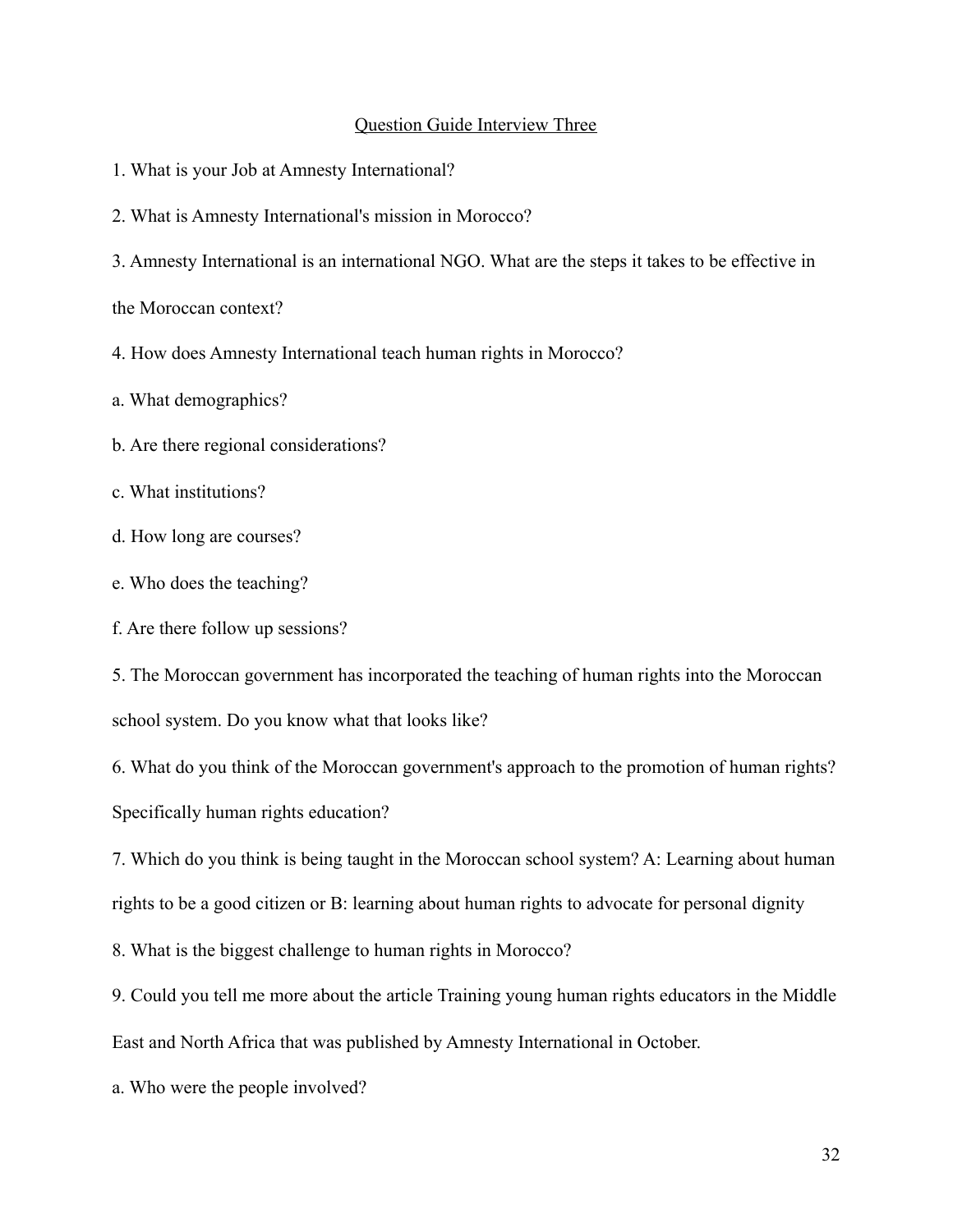b. Where did they hope to use their knowledge?

c. In Morocco what were the sessions on?

10. The equity and reconciliation Commission issued that human rights should be taught in schools "so as to consolidate the values of democracy and human rights in society and avoid repetition of the violations of the past".

a. Is this being done?

b. If so could it be done better?

c. If not, why not?

11. Do you think the history of human rights in Morocco is being taught to the general public? Is it a taboo subject?

12. Is there anything else I should know about this subject?

a. Is there anything you want to ask me?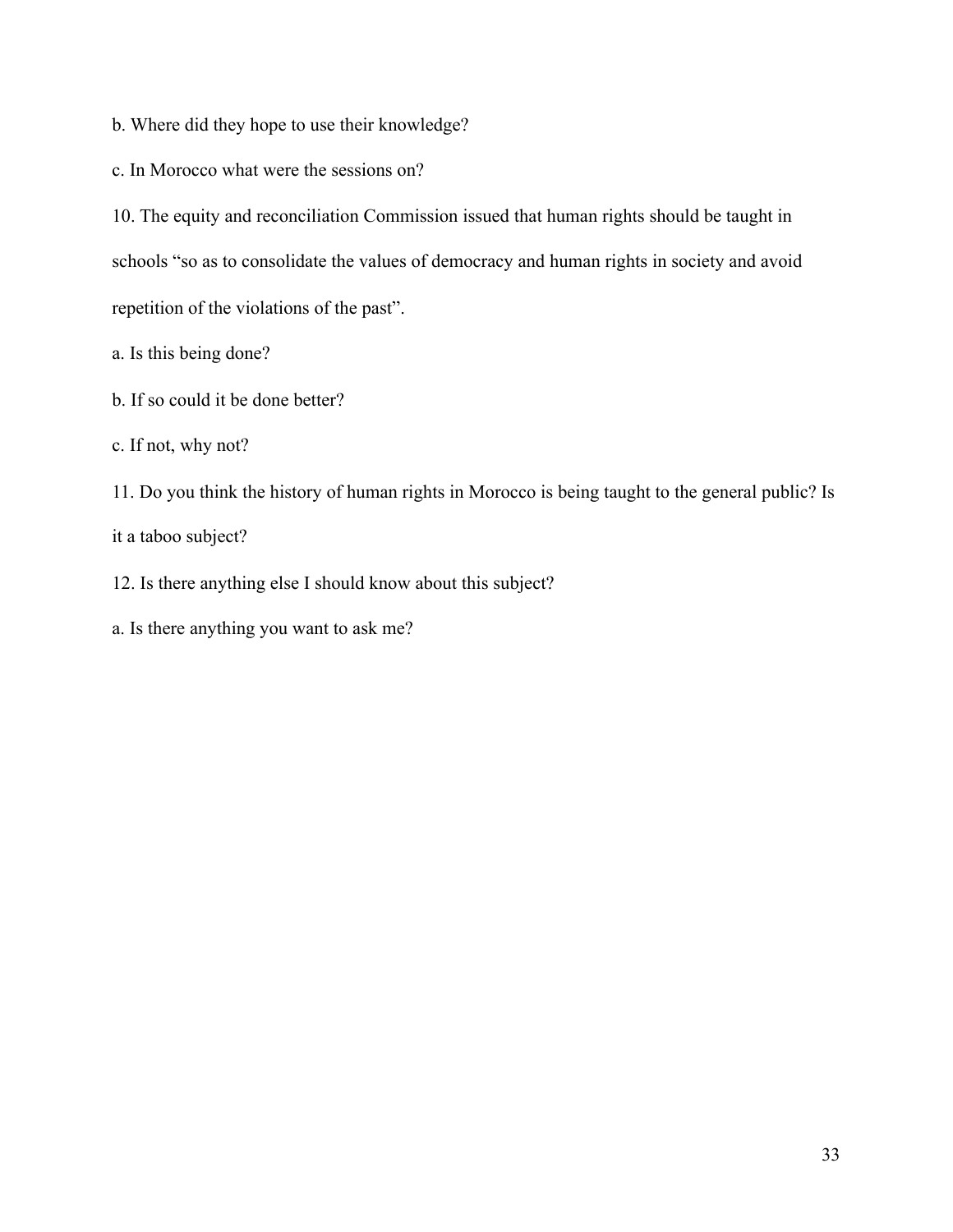## Question Guide For Analysis of United Nations General Assembly Report

1. What is your job? What is the work you do?

2. What does teaching human rights in schools look like in Morocco?

3. Is there a contradiction between how Moroccan school systems are run and the teaching of human rights?

4. Human rights themselves are vague concepts. This allows for interpretation. Is there a standard training for teachers and if so what does that look like?

5. If yes: who is teaching these trainings? If no: what would standardization look like?

6. What does Moroccan Citizenship training look like as an academic practice?

7. Since Citizenship training is incorporated into all aspects of school is there a contradiction between human rights and said training?

8. When taught are human rights contextualized within the history of the country?

9. Are students taught independently about the years of Lead and the reforms that were suggested by the Equity and Truth Commission?

10. Are the the types of human rights that are being taught applicable to the students everyday lives? Are they plausible in their lived experiences?

11. Should the teaching of human rights be something the state does or something the family does?

12. Which do you think is being taught in the Moroccan school system? A: Learning about human rights to be a good citizen or B: learning about human rights to advocate for personal dignity?

13. Are human rights a western institution? Is this a problem?

14. This focus on human rights has been happening since the 1990's what are the benefits of it? Is there a greater human rights culture in Morocco?

15. What is your opinion on non-Moroccan actors promoting human rights within Morocco? Are they effective?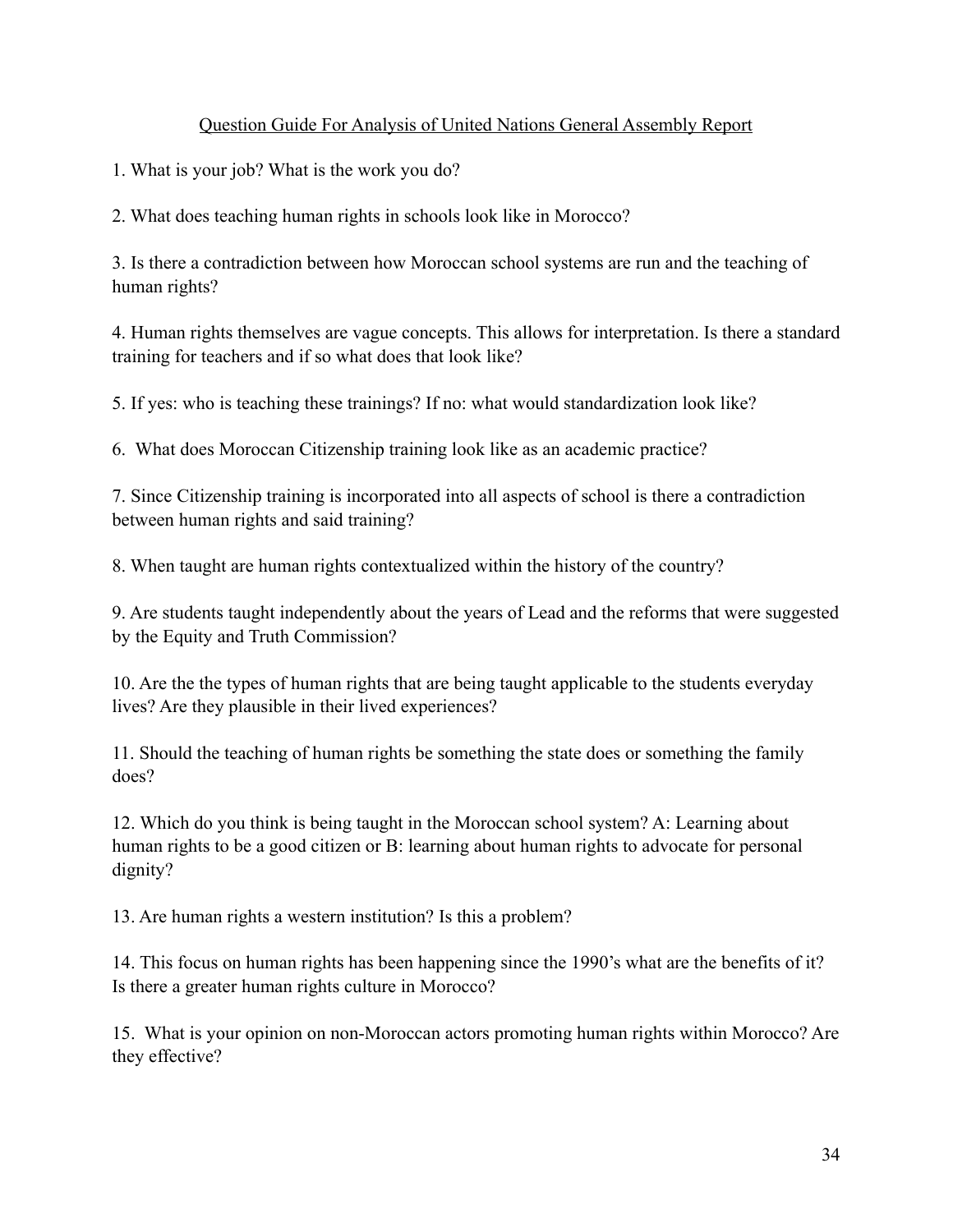## Consent Form

## **School for International Training Multiculturalism and Human Rights - Rabat**

**Consent Form** 

**Project Title** : Human Rights Education: A Tool for a Stable Society **Researcher** : Page Benoit

**Purpose** : You are being asked to participate in a research study conducted by Page Benoit from Bard College. The purpose of this study is to learn about how human rights are taught in the Moroccan school system. This study will contribute to my completion of my Independent Study Project.

### **Research Procedures**

Should you decide to participate in this research study, you will be asked to sign this consent form once all your questions have been answered to your satisfaction. This study consists of a interview that will be administered to individual participants in Rabat. You will be asked to provide answers to a series of questions related to human rights in the Moroccan school system. With your permission you will be audio recorded.

#### **Time Required**

Participation in this study will require one hour of your time.

## **Risks**

I do not perceive any risks or more than minimal risks from your involvement in this study.

## **Benefits**

From this research there will be greater attention drawn to how human rights are taught in the Moroccan school system. There will be no personal benefits given to participants.

## **Confidentiality**

All requests for confidentiality will be respected. Participants have the right to have partial citation or remain anonymous.

The results of this research will be documented as an ISP paper and presented orally to the SIT MOR students and staff. The results of this project will be coded in such a way that the respondent's identity will not be attached to the final form of this study. The researcher retains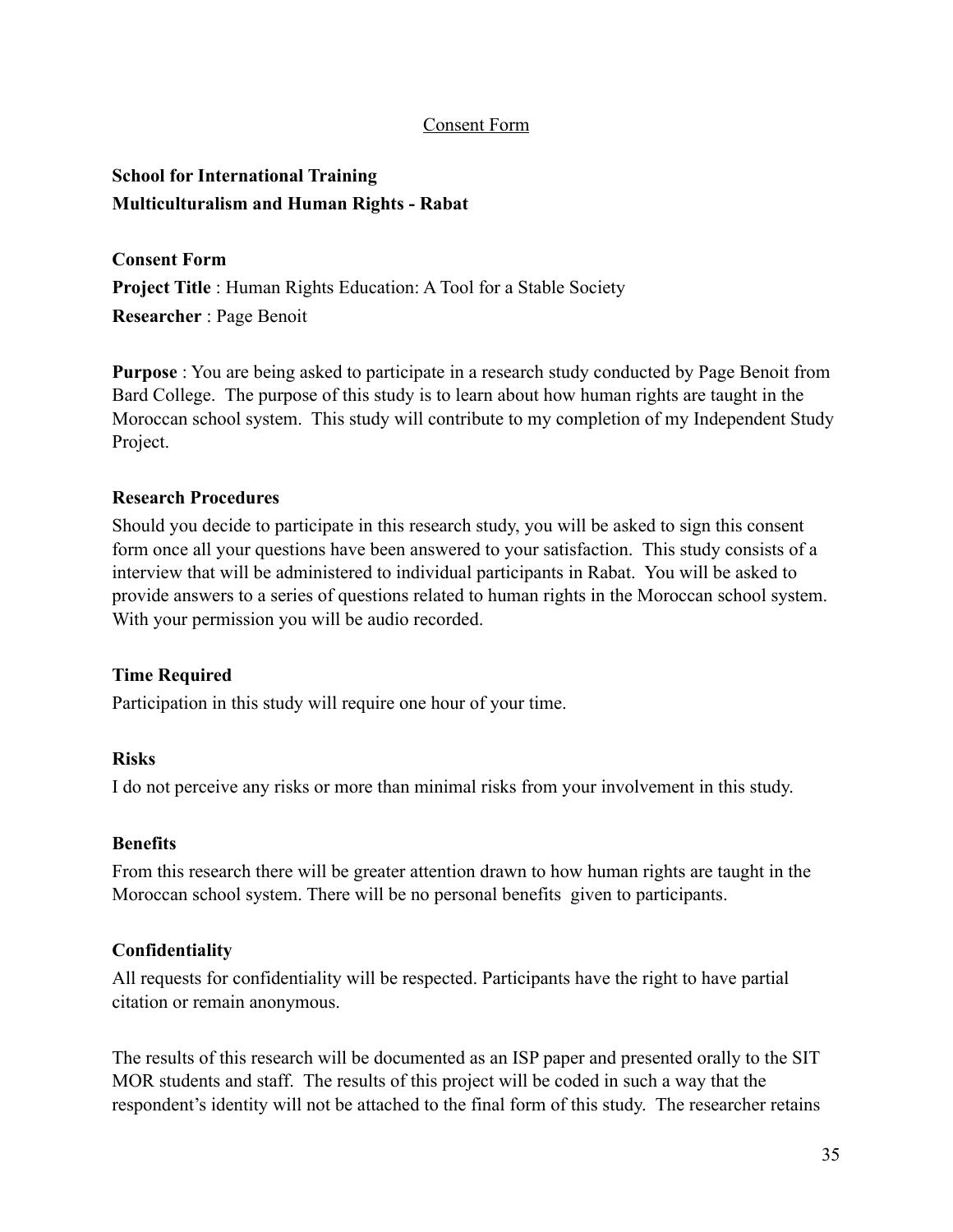the right to use and publish non-identifiable data. While individual responses are confidential, aggregate data will be presented representing averages or generalizations about the responses as a whole. All data will be stored in a secure location accessible only to the researcher. Upon completion of the study, all information that matches up individual respondents with their answers (including audio – video tapes, if applicable) will be destroyed. (If the data will not be destroyed, please state what will happen to the data upon completion of the study.

## **Participation & Withdrawal**

Your participation is entirely voluntary. You are free to choose not to participate. Should you choose to participate, you can withdraw at any time without consequences of any kind. You may also refuse to answer any individual question without consequences.

## **Questions about the Study**

If you have questions or concerns during the time of your participation in this study, or after its completion or you would like to receive a copy of the final aggregate results of this study, please contact me at :

**Researcher's Name** : Page Benoit **Email Address** : pb4857@bard.edu

## **Giving of Consent**

I have read this consent form and I understand what is being requested of me as a participant in this study. I freely consent to participate. I have been given satisfactory answers to my questions. The investigator provided me with a copy of this form. I certify that I am at least 18 years of age.

I give consent to be (video/audio) taped during my interview. (initials) (If applicable, please include this consent box and statement.)

 $\mathcal{L}_\text{max}$  , and the contract of the contract of the contract of the contract of the contract of the contract of the contract of the contract of the contract of the contract of the contract of the contract of the contr

 $\mathcal{L}_\text{max}$  , and the contract of the contract of the contract of the contract of the contract of the contract of the contract of the contract of the contract of the contract of the contract of the contract of the contr

Name of Participant

Name of Participant (Signed) Date

 $\mathcal{L}_\text{max}$  and  $\mathcal{L}_\text{max}$  and  $\mathcal{L}_\text{max}$  and  $\mathcal{L}_\text{max}$ 

Name of Researcher (Signed) Date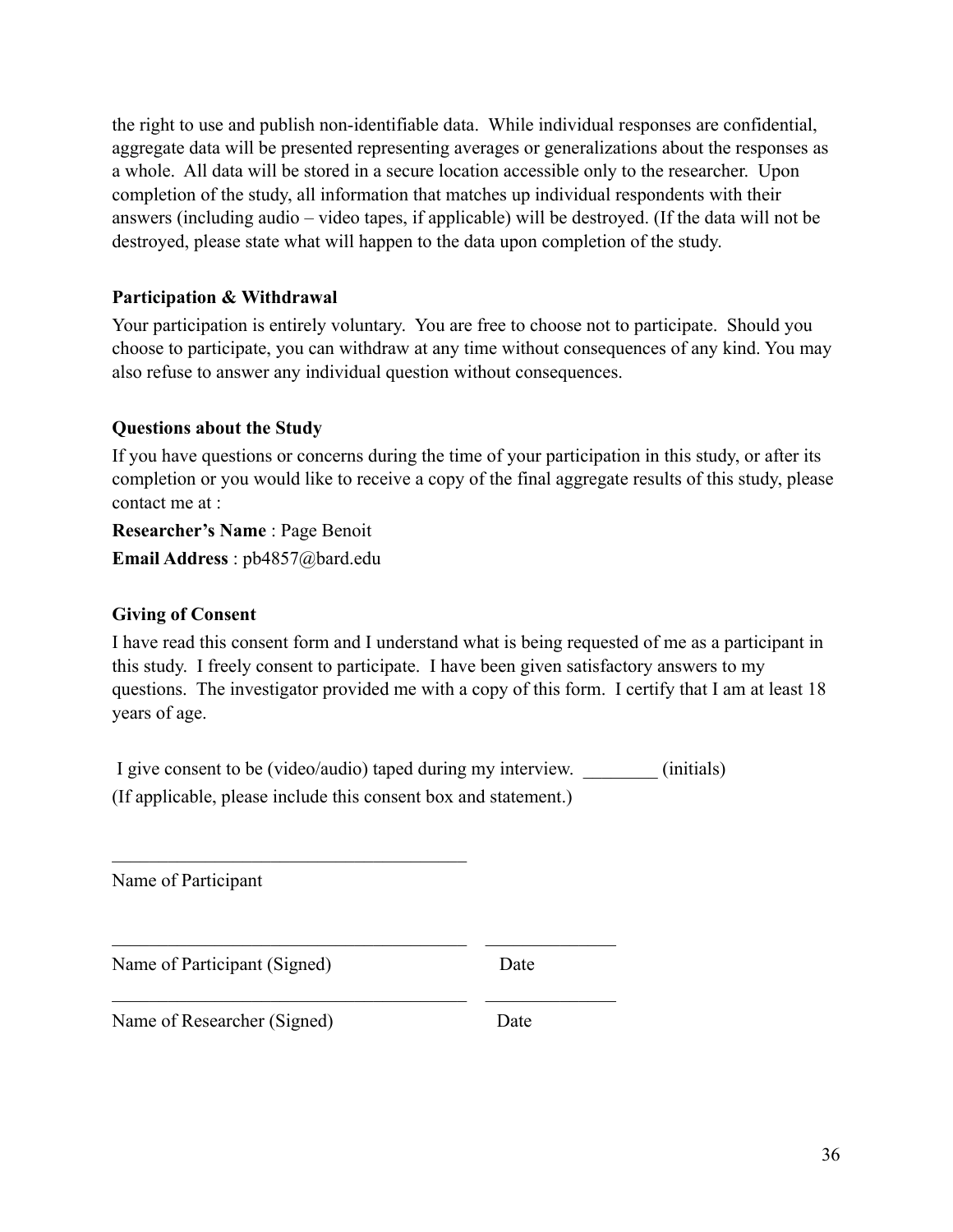## **Bibliography**

- Amnesty International. (2016) What We Do. (n.d.). Retrieved December 03, 2016, from <https://www.amnesty.org/en/what-we-do/>
- Benoit, P. (23/11/2016) [Interview with Abderrazak Rouwane]
- Benoit, P. (23/11/2016) [Interview with Ahmed Chakib]
- Benoit, P. (23/11/2016) [Interview with Touria Bouabid]
- Faour, M. (2013, May/June). A Review of Citizenship Education in Arab Nations. The Carnegie Papers.
- Fisher, K., & Stewart, R. (2014). Transitional Justice and the Arab Spring. Abingdon, Oxon: Routledge.
- Foucault, M. (2012). Discipline & Punish: The Birth of the Prison. Vintage.
- Kingdom of Morocco Equity and Reconciliation Commission (2005) Final Report: TRUTH, EQUITY AND RECONCILIATION. The Advisory Council on Human Rights Publications.
- Mcguinness, M. E. (2011). Peace v. Justice: The Universal Declaration of Human Rights and the Modern Origins of the Debate\*. Diplomatic History, 35(5), 749-768. doi:10.1111/j. 1467-7709.2011.00982.x
- Moudden, A., Dr. (2016, October 28). Years of Lead. Lecture presented Center for Cross Cultural Learning, Rabat.
- Muñoz, V. (2009). PROMOTION AND PROTECTION OF HUMAN RIGHTS, CIVIL, POLITICAL, ECONOMIC, SOCIAL AND CULTURAL RIGHTS, INCLUDING THE RIGHT TO DEVELOPMENT The right to education of persons in detention Report of the [Special Rapporteur on the right to education,. Retrieved November 2, 2016, from http://](http://www2.ohchr.org/english/bodies/hrcouncil/docs/11session/A.HRC.11.8_en) www2.ohchr.org/english/bodies/hrcouncil/docs/11session/A.HRC.11.8\_en.
- [Plan of Action UNESCO. \(2006\). Retrieved November 2, 2016, from http://](http://unesdoc.unesco.org/images/0014/001478/147853e.pdf) unesdoc.unesco.org/images/0014/001478/147853e.pdf
- SOUAG, F. (2016, May). Inter-ministerial Delegation for Human Rights. Retrieved December 03, 2016, from http://www.tudert.ma/en/patners/national-institutions/item/154 delegation-interministerielle-aux-droits-de-lhomme-didh
- The United Nations. (1948). Universal Declaration of Human Rights.